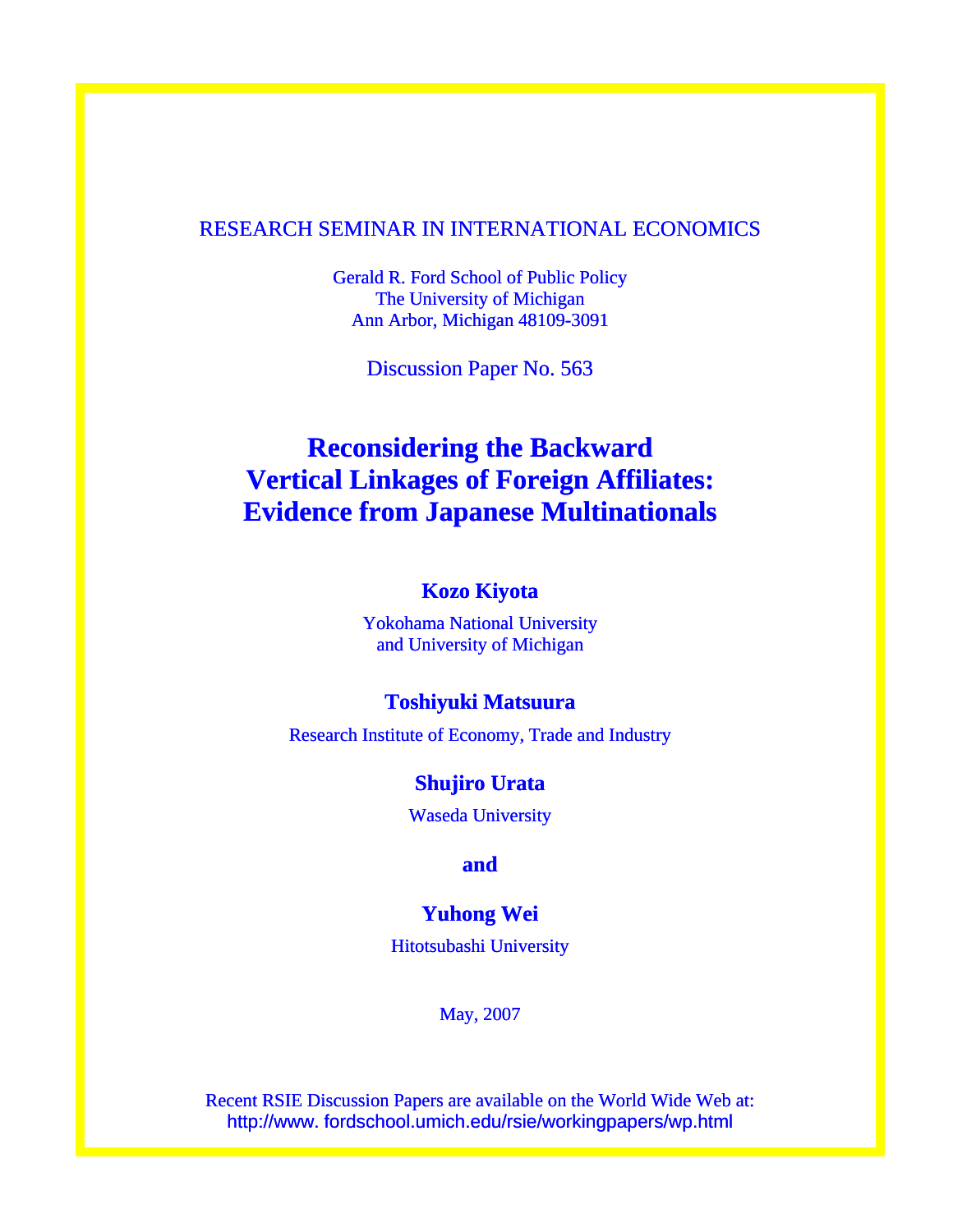# Reconsidering the Backward Vertical Linkages of Foreign Affiliates: Evidence from Japanese Multinationals

Kozo Kiyota[†](#page-1-0) *Faculty of Business Administration, Yokohama National University and Gerald R. Ford School of Public Policy, University of Michigan* 

> Toshiyuki Matsuura[‡](#page-1-1) *Research Institute of Economy, Trade and Industry*

Shujiro Urata[¶](#page-1-2) *Graduate School of Asia-Pacific Studies, Waseda University* 

Yuhong Wei<sup>[\\*](#page-1-3)</sup> *Graduate School of Economics, Hitotsubashi University* 

 $\overline{a}$ 

<span id="page-1-0"></span><sup>†</sup> (Until August 2008) Gerald R. Ford School of Public Policy, University of Michigan; 735 S. State St., #3303, Ann Arbor, MI 48109-3091 USA; Tel: 734-615-6846; Fax: 734-763-9181; E-mail: kiyota [at] umich.edu ‡ <sup>‡</sup> Research Institute of Economy, Trade and Industry; 1-3-1, Kasumigaseki, Chiyoda-ku, Tokyo, 100-8901 Japan; TEL: +81-3-3501-8233; FAX: +81-3-3501-8415; E-mail: matsuura-toshiyuki [at] rieti.go.jp

<span id="page-1-2"></span><span id="page-1-1"></span><sup>¶</sup> **Corresponding author:** Graduate School of Asia-Pacific Studies, Waseda University; Nishi-Waseda Bldg. 7F, 1-21-1 Nishi-Waseda, Shinjuku-ku, Tokyo 169-0051 Japan; Tel: +81-3-5286-1414; Fax: +81-3-3208-1032; E-mail: surata [at] waseda.jp

<span id="page-1-3"></span><sup>\*</sup> Graduate School of Economics, Hitotsubashi University; 2-1 Naka, Kunitachi, Tokyo 186-8601, Japan. Tel: +81-42-580-8000; E-mail: ed032004 [at] srv.cc.hit-u.ac.jp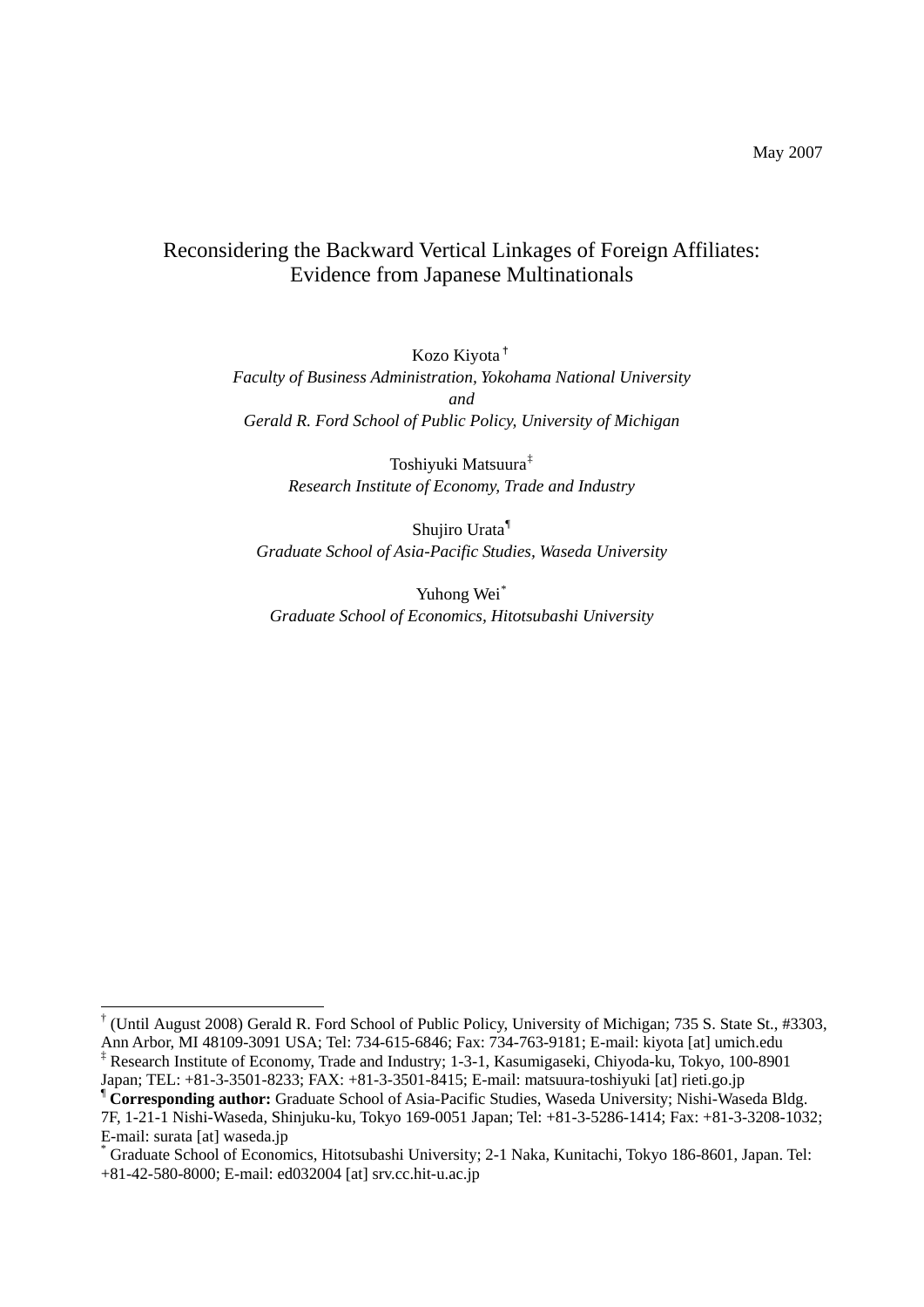# **Acknowledgement**

The data used in the paper were prepared and analyzed in cooperation with the Research Institute of Economy, Trade and Industry (RIETI). We wish to thank René Belderbos, Kyoji Fukao, Keiko Ito, Fukunari Kimura, Hyeog Ug Kwon, Yoshiaki Omori, Etsuro Shioji, Robert Stern, Deborah Swenson, Eichi Tomiura, Ryuhei Wakasugi, and seminar participants at Keio University, RIETI, and Yokohama National University for their helpful comments on an earlier draft of the paper. This paper also benefited significantly from the comments of Beata Smarzynska Javorcik. Kozo Kiyota gratefully acknowledges the financial support from the Japan Society for the Promotion of Science (JSPS) 2006 Postdoctoral Fellowships for Research Abroad. The views expressed herein are those of the authors.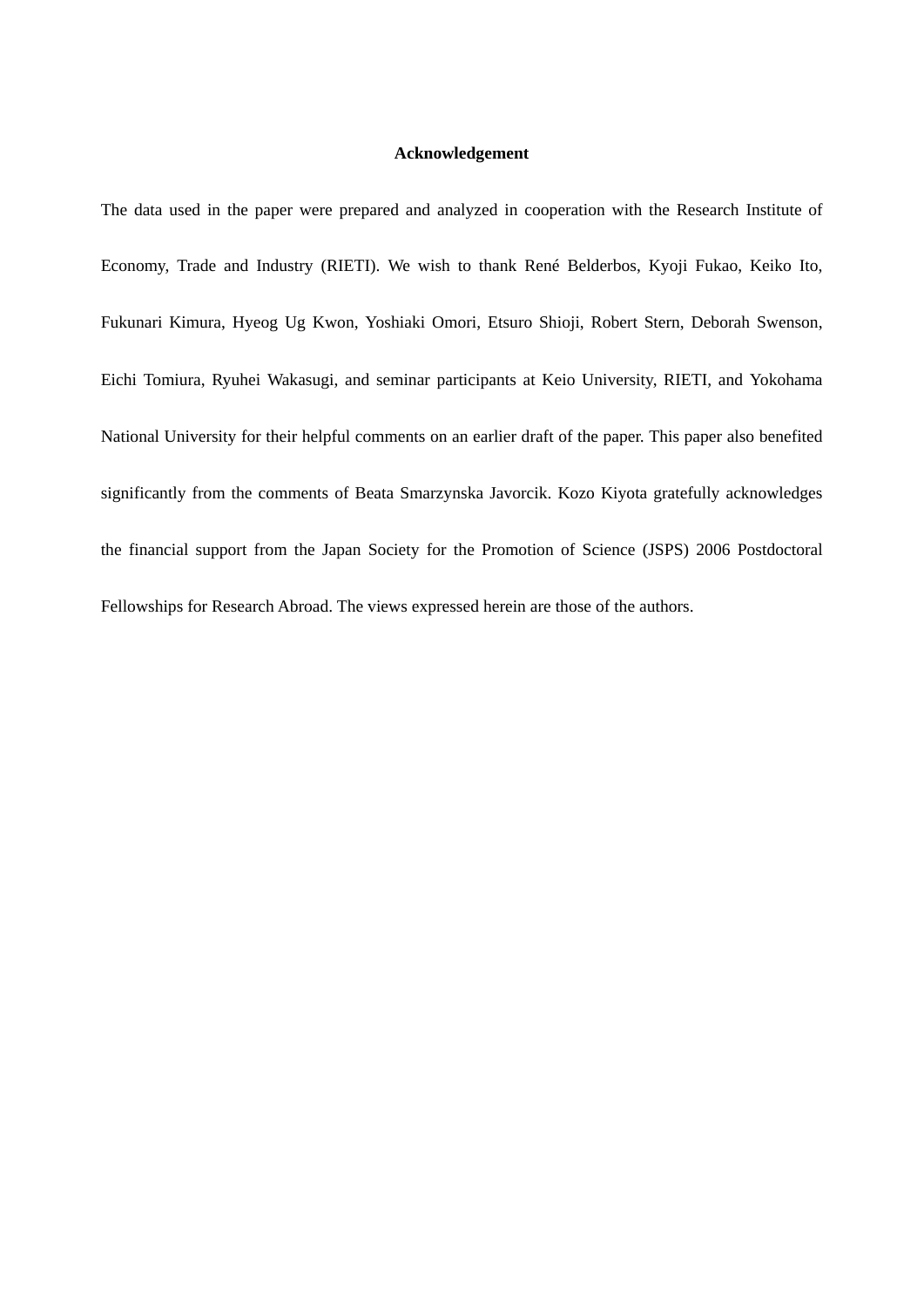# **Abstract**

This paper examines the determinants of the backward vertical linkages of Japanese foreign affiliates in manufacturing for the period 1994-2000, focusing on the *local* backward linkages, or local procurements in the host country. Our major findings are twofold. First, the unobserved affiliate-specific characteristics explain the large part of the variation of the backward linkages among foreign affiliates. Second, the experience of the affiliate has positive and sometimes non-linear impacts on local procurements for the affiliates, especially in Southeast Asia and China. (81 Words)

**Key Words**: Vertical Backward Linkages, Foreign Direct Investment, Local Procurements, Southeast Asia, China

**JEL Classification Code**: F10 (International Trade, General), F23 (Multinational Firms; International Business), D21 (Firm Behavior)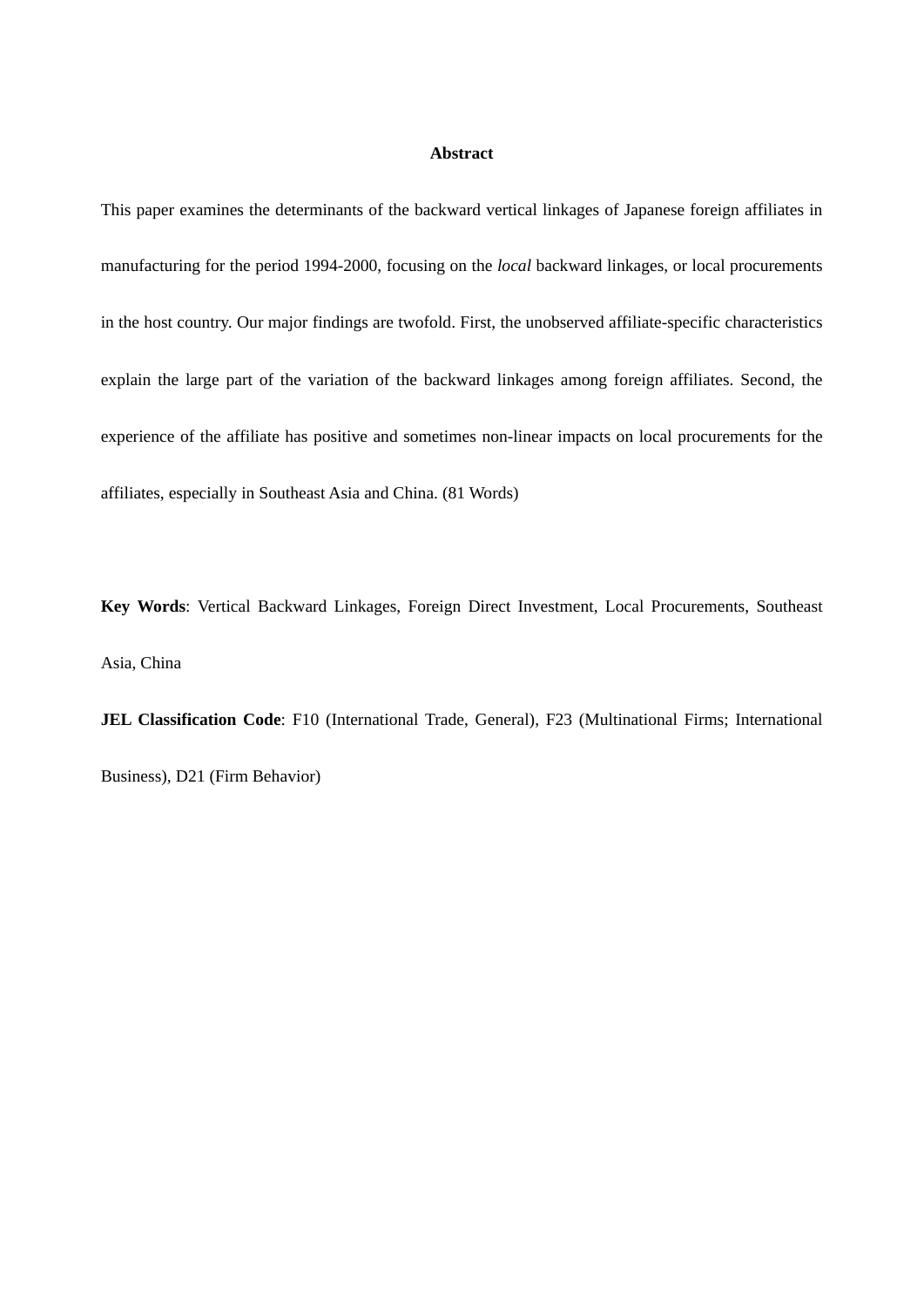# **1. INTRODUCTION**

Backward vertical linkages of multinationals are becoming one of the most important issues in the fields of international trade and development economics for two reasons. One is the growing *international* backward linkages. We have witnessed the rapid expansion of foreign trade in intermediate goods, but the rate of increase in such trade does not seem attributable only to the reduction in trade barriers.<sup>[1](#page-29-0)</sup> Instead, growing international backward linkage by multinationals, or growing intermediate input trade between headquarters and foreign affiliates, has contributed significantly to the rapid expansion of intermediate goods trade (Kleinert, [2](#page-29-1)001).<sup>2</sup> Indeed, Japanese multinationals in the 1990s are no exceptions. Table 1 shows the share of intra-firm exports in total exports of Japanese firms. The share of intra-firm exports increased from 33.3 percent in 1994 to 42.7 percent in 2000 for manufacturing as a whole. $3$ 

# $==$ Table 1 here  $==$

The second reason is increased interest in *local* backward linkages, or local procurements for host countries. It is particularly important for developing countries to identify the determinants of local procurements of multinationals.<sup>[4](#page-29-1)</sup> This is because the host country could enhance the potential benefits of hosting foreign direct investment (FDI) with the increase in local procurements.<sup>[5](#page-29-1)</sup> For instance, supporting industries in the host countries are expected to grow, as local procurements increase. Moreover, vertical backward linkages could contribute to the technology transfer from multinationals to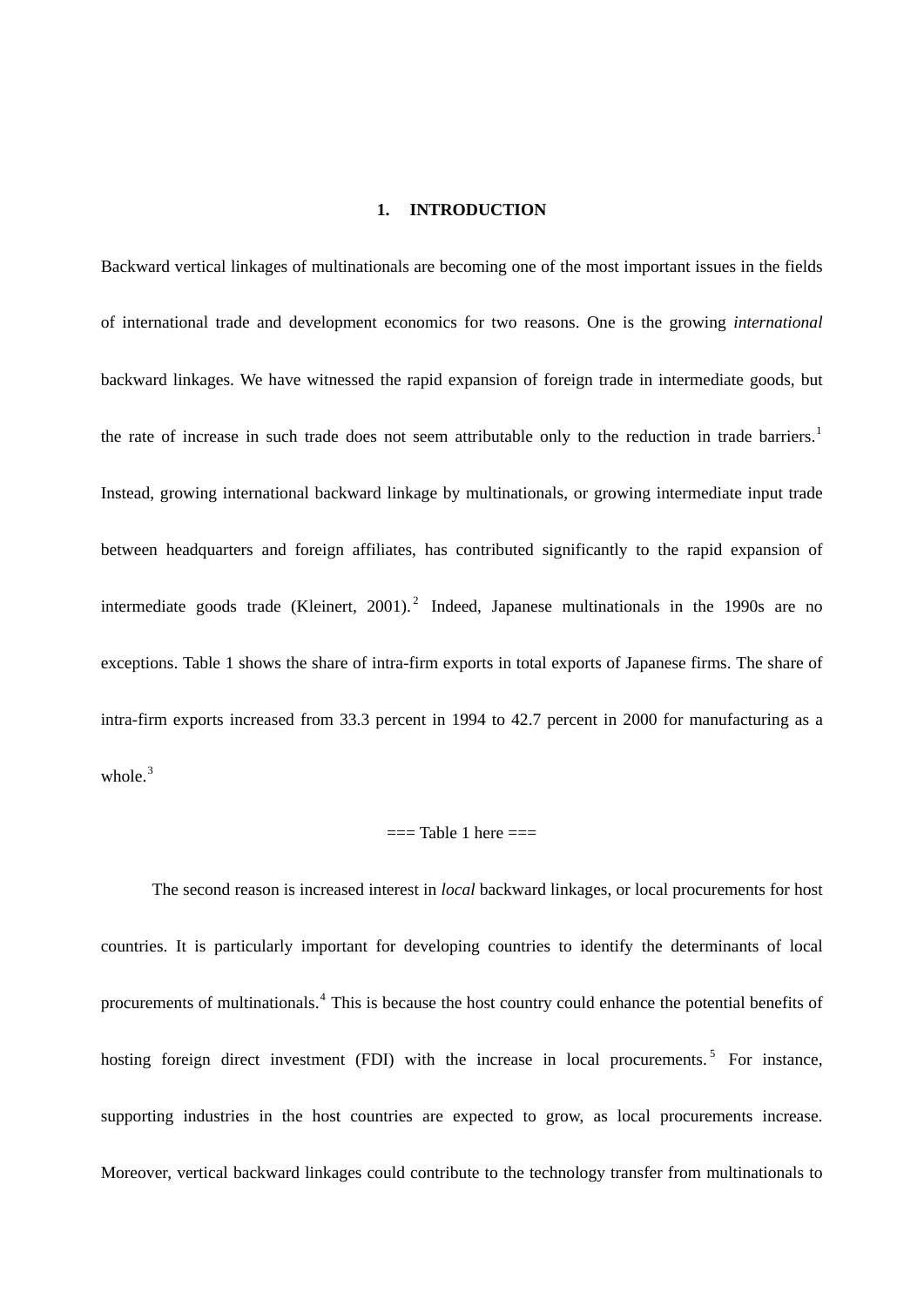domestic firms (Javorcik, 2004).

In light of the growing importance of vertical backward linkages, it appears for Japanese multinationals that local backward linkages grew faster than the international backward linkages. Table 2 presents the local and imported inputs of Japanese foreign affiliates for the period 1990-2000. Imports of affiliates in every region expanded from 1991-1995 to 1996-2000. Table 2 clearly shows that the growth of local procurements has been faster than the growth of imports. Accordingly, the ratio of local inputs to total intermediate inputs in the foreign affiliates of Japanese multinationals increased throughout the period.

# $==$ Table 2 here  $==$

Despite its importance, to the best of our knowledge, only Belderbos, Capannelli, and Fukao (2001) have examined the determinants of local backward linkages of multinationals at the affiliate level, focusing on Japanese electronics manufacturing affiliates. Using foreign affiliate-level cross-section data for 1992, they conducted cross-section regression analysis. The results indicated that the local procurements of Japanese foreign affiliates depended on the quality of infrastructure, the size of the local supporting industry or components suppliers, and local content regulations.

Another related study is Hanson, Mataloni, and Slaughter (2005) that focused on international vertical backward linkages. They investigated affiliates' demand for imported inputs as a function of trade costs, factor prices, and other control variables. Based on U.S. manufacturing firm-level cross-section data in 1994, they found that U.S. affiliates' demand for imported inputs was high if the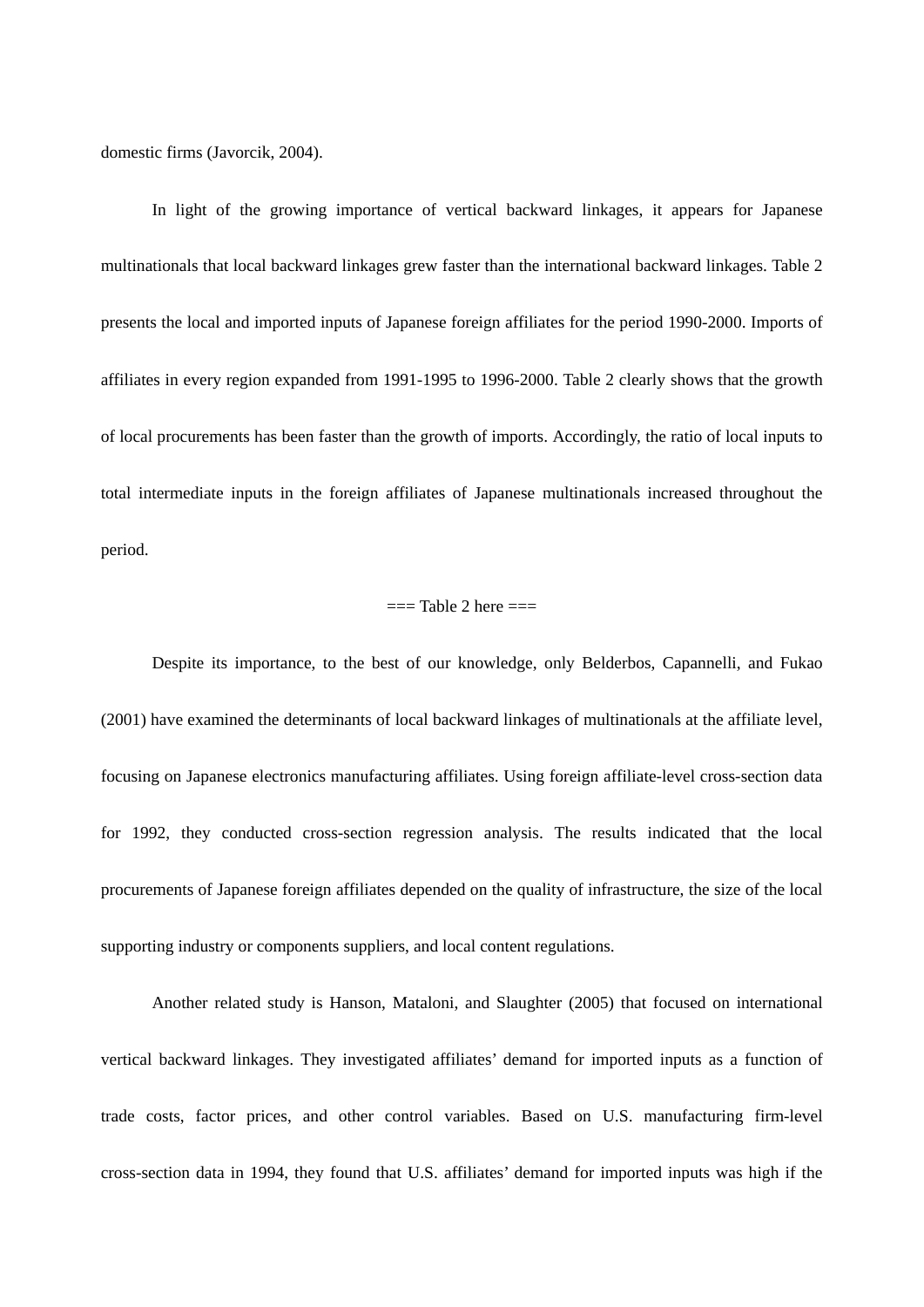trade costs were low, if the relative wages of less-skilled labor were low, and if corporate income tax rates were low.

Our study builds upon this previous research. Our contribution is twofold. First, we employ a more rigorous theoretical framework than Belderbos et al. (2001). We apply the analytical framework of Hanson et al. (2005) to examine the local backward linkages, estimating Japanese foreign affiliates' demand for local inputs based on a Translog cost function. Second, we take into account unobserved affiliate-specific characteristics.  $6$  Both Belderbos et al. (2001) and Hanson et al. (2005) used affiliate-level data, but their studies used cross-section analysis. The recent literature on international trade has revealed that the trade patterns of plants (or firms) are different even in a given industry.<sup>[7](#page-29-1)</sup> Indeed, local procurement patterns do not seem to be fully explained by the industry-level factor.

Figure 1 presents the distribution of the local procurement ratio for Japanese foreign affiliates in four selected industries (textiles, general machinery, electric machinery, and transportation equipment) in 2000. The local procurement ratio is defined as the share of local intermediate inputs in total costs.<sup>[8](#page-29-1)</sup> The figures show wide variations in the local procurement ratios among the affiliates in the four industries under study. In textiles, although the average local procurement ratio is 38 percent, approximately 30 percent of the affiliates indicate less than 10 percent of local procurement. This is also observed in the other three industries, implying that heterogeneity of local procurements exists and therefore local procurement patterns do not seem to be explained very well by the industry-level factor. Some of this heterogeneity can be explained by observable affiliate characteristics. But we should note that affiliate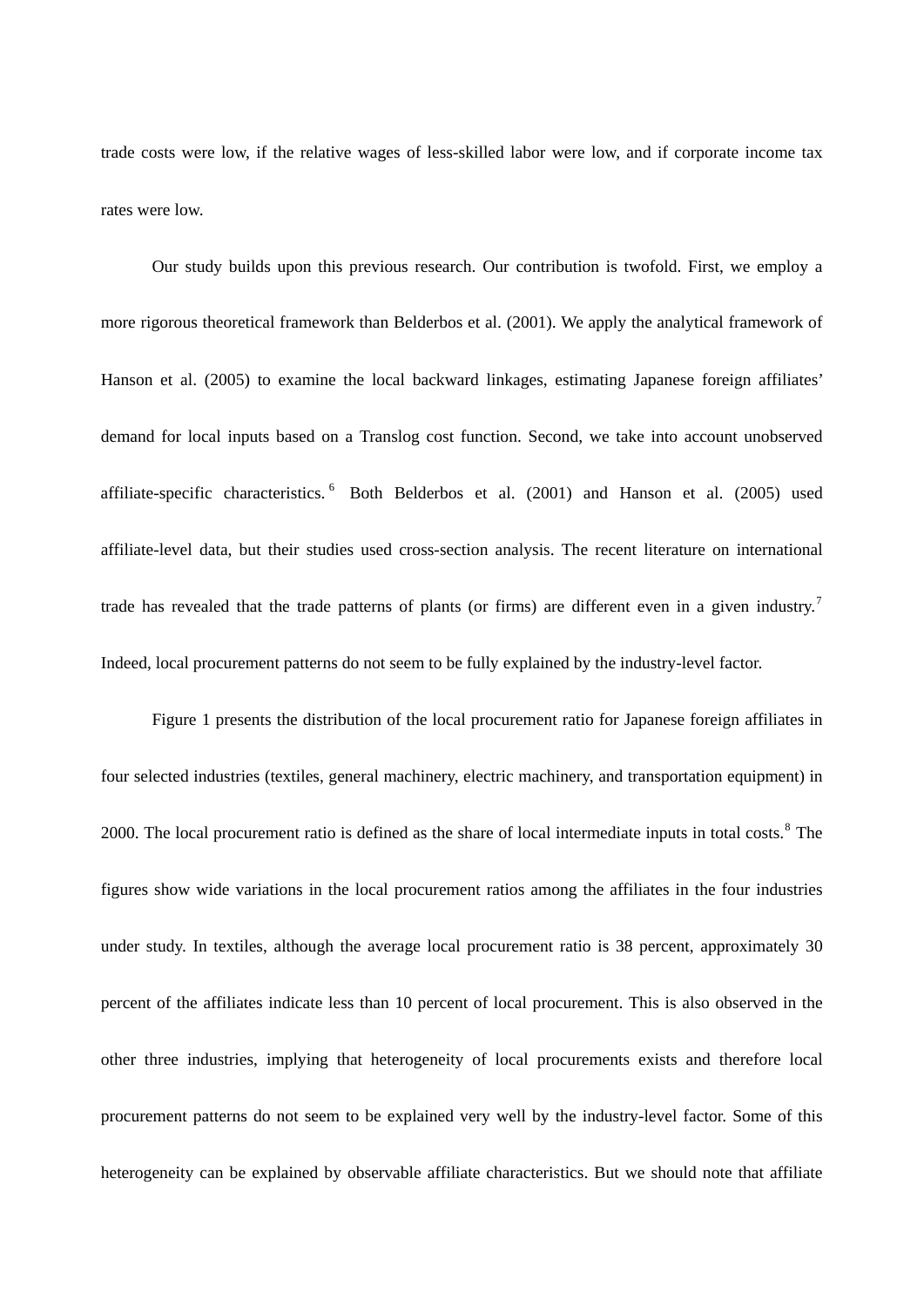heterogeneity is not necessarily observed. Given these considerations, without controlling for affiliate-level heterogeneity, it is difficult to identify the determinants of backward linkages accurately.

# $==$  Figure 1 here  $==$

To control for affiliate-level heterogeneity, we have developed affiliate-level longitudinal (panel) data, using the confidential survey conducted by the Japanese Ministry of Economy, Trade and Industry (METI). The coverage of the data is broader than previous studies. Our data cover more than 1,800 manufacturing affiliates for 1994-2000, enabling us to examine the differences of the determinants among industries.

The organization of the paper is as follows. The next section explains the estimation model and data, and the following section discusses the estimation results. A summary of findings and policy implications are presented in the final section.

# **2. RESEARCH DESIGN**

# **(a) The model**

Denote the cost function of a foreign affiliate  $i$  in industry  $j$  located in country  $c$  by  $C_{ijc}(\mathbf{p}_{ijc}, y_{ijc})$ , where  $y_{ijc}$  represents gross output of the affiliate and  $\mathbf{p}_{ijc}$  is a vector of factor prices. The output is produced by a set of inputs  $n (n \in N)$ . The second-order Taylor's series approximation in logarithms to the cost function is: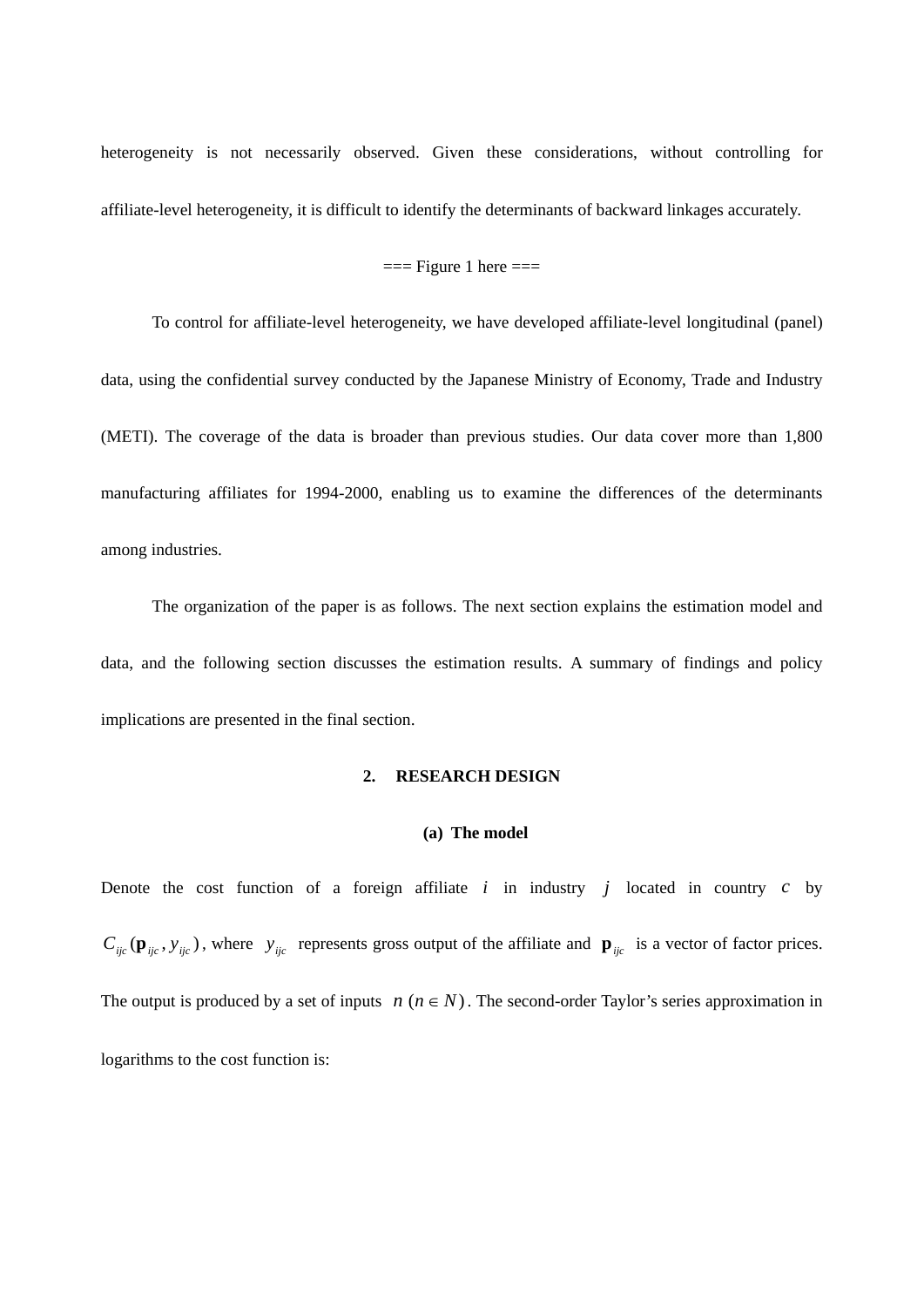$$
\ln C_{ijc} = \ln \alpha_0 + \sum_{n \in N} \alpha_n \ln p_{ijc}^n + \frac{1}{2} \sum_{n \in N} \sum_{m \in N} \beta_{nm} \ln p_{ijc}^m \ln p_{ijc}^m + \alpha_y \ln y_{ijc} + \frac{1}{2} \alpha_{yy} (\ln y_{ijc})^2 + \sum_{n \in N} \beta_{ny} \ln p_{ijc}^n \ln y_{ijc},
$$
\n(1)

where  $\beta_{mn} = \beta_{nm}$ . Differentiating this function with respect to input prices and then employing

Shephard's Lemma, we obtain a cost-share equation of the form:

$$
\frac{\partial \ln C_{ijc}}{\partial \ln p_{ijc}^n} = \frac{p_{ijc}^n}{C_{ijc}} \cdot \frac{\partial C_{ijc}}{\partial p_{ijc}^n} = \frac{p_{ijc}^n x_{ijc}^n}{C_{ijc}} = \alpha_n + \sum_{n \in \mathbb{N}} \beta_{nm} \ln p_{ijc}^n + \beta_{ny} \ln y_{ijc}, \qquad (2)
$$

where  $\sum_{n \in N} p_{ijc}^n x_{ijc}^n = C_{ijc}$ . *ijc*  $\sum_{n \in \mathbb{N}} p_{ijc}^n x_{ijc}^n = C$ 

Suppose that affiliate *i* produces  $y_{ijc}$ , using four inputs: *K* (capital stock), *L* (labor), *D* (intermediate inputs from host country  $c$ ), and  $M$  (intermediate inputs from imports). Denote the cost shares by  $s_{ijc}^n = p_{ijc}^n x_{ijc}^n / C_{ijc}$  ( $\sum_{n \in \mathbb{N}} s_{ijc}^n = 1$ ). Then the cost share of local inputs becomes: *ijc n ijc*  $s_{ijc}^{n} = p_{ijc}^{n} x_{ijc}^{n} / C_{ijc}$  ( $\sum_{n \in N} s_{ijc}^{n} = 1$ 

$$
s_{ijc}^D = \ln \alpha_D + \beta_{DL} \ln p_{ijc}^L + \beta_{DK} \ln p_{ijc}^K + \beta_{DD} \ln p_{ijc}^D + \beta_{DM} \ln p_{ijc}^M + \beta_{Dy} \ln y_{ijc},
$$
(3)

where  $p_{ijc}^n$ ,  $n \in \{K, L, D, M\}$  represents the price of input *n*. The higher the value of  $s_{ijc}^D$ , the more the affiliate uses the host country's intermediate inputs, implying that local procurements are high. Introducing time dimension t and adding other control variables  $Z_{ijct}$ , unobserved affiliate-specific characteristics  $\theta_i$ , and an error term  $\mu_{ijct}^D$ , the regression equation is as follows:

$$
s_{ijct}^D = \beta_0 + \beta_{DL} \ln p_{ijct}^L + \beta_{DK} \ln p_{ijct}^K + \beta_{DD} \ln p_{ijct}^D + \beta_{DM} \ln p_{ijct}^M + \beta_{Dy} \ln y_{ijct} + \gamma Z_{ijct} + \theta_i + \mu_{ijct}^D,
$$
\n
$$
(4)
$$

where  $\beta_0 = \ln \alpha_D$ . Unobserved affiliate-specific characteristics capture the affiliate-specific factors that affect the local procurements of foreign affiliates. But these characteristics are not observed because of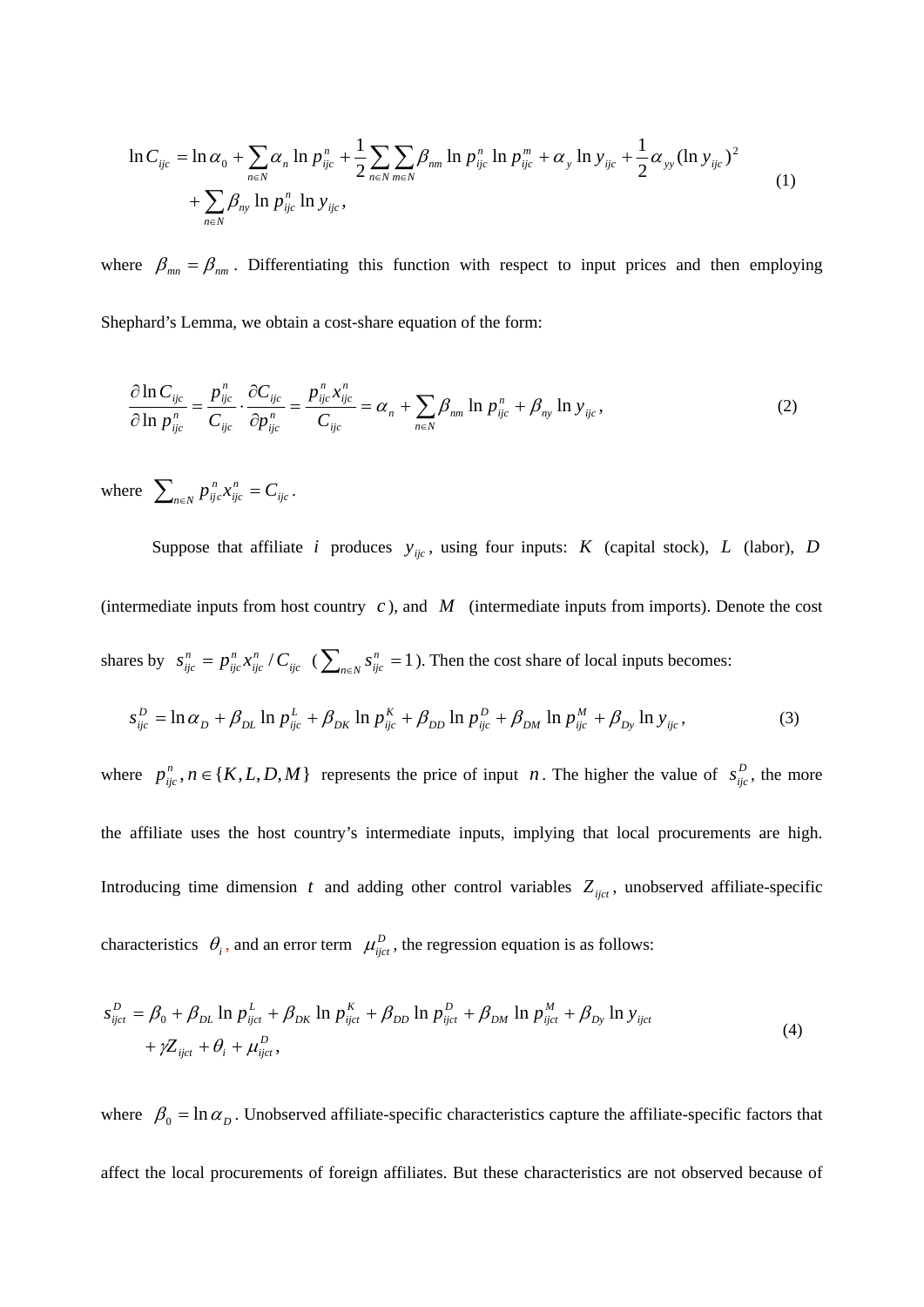data unavailability. An example is an affiliate-specific local supply-chain network. For instance, affiliates with their specific local supply-chain networks in the host country can purchase local products more cheaply than other firms. Such local networks, which may not be observed, can be different among affiliates even though they belong to the same parent-firm group.<sup>[9](#page-29-1)</sup>

# **(b) Data**

# (i) Source

We use the micro database of *Kaigai Jigyou Katsudou Kihon (Doukou) Chousa* (*The Survey on Overseas Business Activities*, hereafter the METI survey) prepared by the Research and Statistics Department, METI (1996-2002a). The METI survey is conducted annually by a questionnaire based on self-declaration survey forms (one for parent firm and one for each foreign affiliate) given to the parent firm. From this annual cross-section survey, we developed panel data for foreign affiliates in manufacturing from 1994 to 2000. The detailed description of the data is provided in an Appendix below. The number of foreign affiliates exceeds 1,800 for each year. The lists of countries and industries are presented in Tables A1 and A2, respectively.

(ii) Cost share of local inputs:  $s_{ijct}^D$ 

The cost share of local inputs for our analysis is defined as local intermediate inputs divided by total costs.<sup>[10](#page-29-1)</sup> Total costs are defined as the sum of intermediate input purchases, wage payments, interest payment, rental expenses, and depreciation.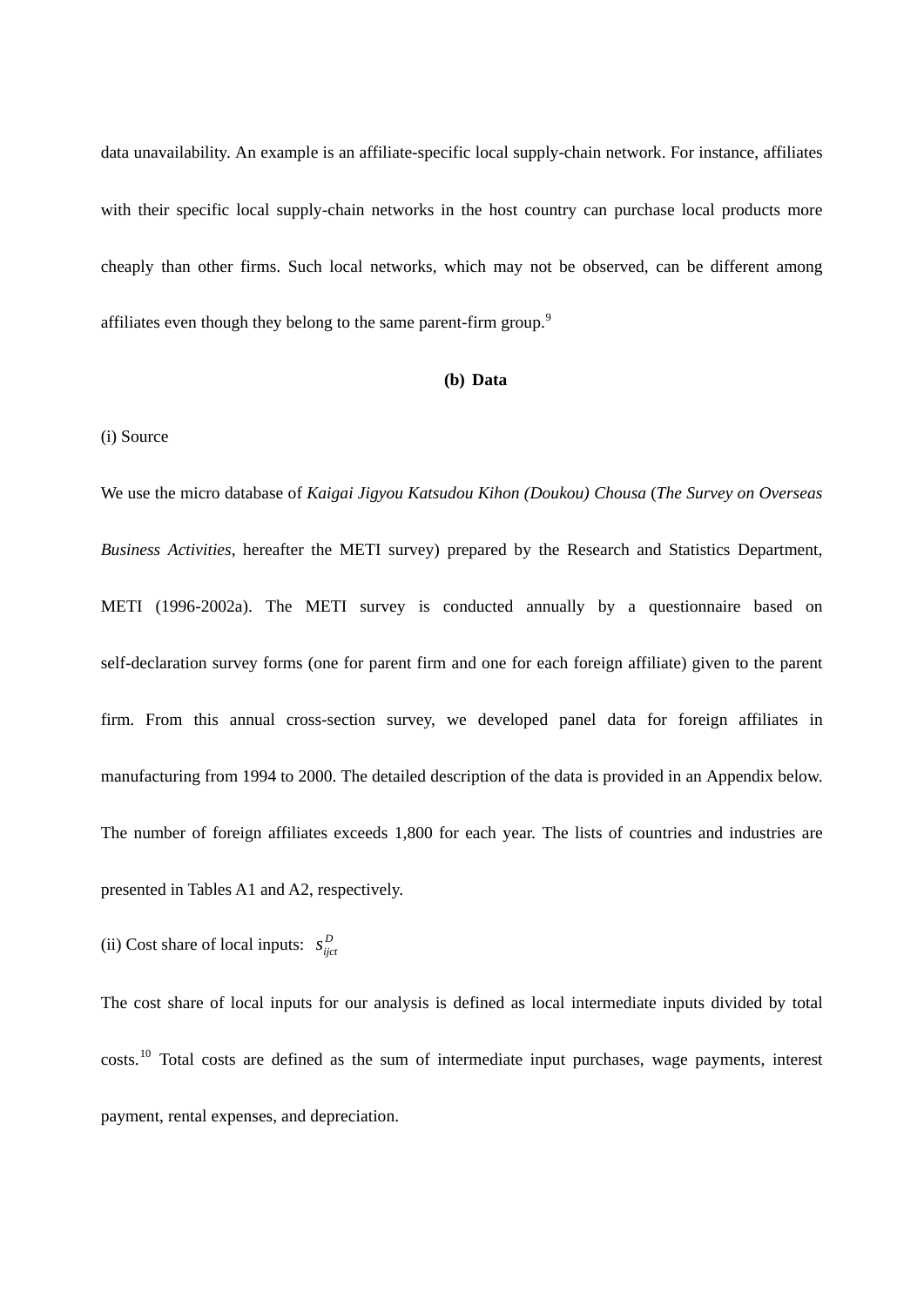(iii) Input prices:  $p_{ijct}^L$ ,  $p_{ijct}^K$ ,  $p_{ijct}^D$ ,  $p_{ijct}^M$ *D ijct K ijct*  $p^L_{ijct}$  ,  $p^R_{ijct}$  ,  $p^D_{ijct}$  ,  $p$ 

The input price of labor  $p_{ijct}^L$  is defined as annual average wages. Since it is difficult to obtain average wages at the firm level, we use the industry average wage of foreign affiliates by country. This in turn implies that  $p_{ijct}^L$  is collapsed into  $p_{jct}^L$ . The data are obtained from the METI survey.

The prices of capital and domestic intermediate inputs at the industry level are not available for most of the countries listed in Table A1. We assume that the prices of capital and domestic intermediate inputs are affiliate-specific, unobserved, and fixed across time.<sup>[11](#page-29-1)</sup> This implies that these prices, together with unobserved affiliate-specific characteristics  $\theta_i$ , are represented as an unobserved affiliate-specific fixed effect  $\omega_i$ . That is,

$$
\beta_{DK} \ln p_{ijct}^K + \beta_{DD} \ln p_{ijct}^D + \theta_i = \omega_i.
$$
\n<sup>(5)</sup>

A large part of intermediate inputs is traded within the same firm located in different countries (intra-firm trade). We thus assume that the imported inputs of each affiliate come from the same industry in Japan. This assumption can be justified because the share of imported inputs from Japan in total imported inputs is quite high.<sup>[12](#page-29-1)</sup> Following Hanson et al. (2005), we assume that  $p_{ijct}^M$  is decomposed into local input price and trade cost:<sup>[13](#page-29-1)</sup>

$$
\ln p_{\,jt}^M = \ln p_{\,jt}^M + \ln(1 + \tau_{\,ct} + g_{\,ct}),\tag{6}
$$

where  $p_{ji}^M$  is the input price index of intermediates in industry *j*,  $\tau_{ct}$  is the *ad valorem* tariff rate that country c levies on imports, and  $g_c$  is the *ad valorem* freight rate on imports from Japan to country  $c$ .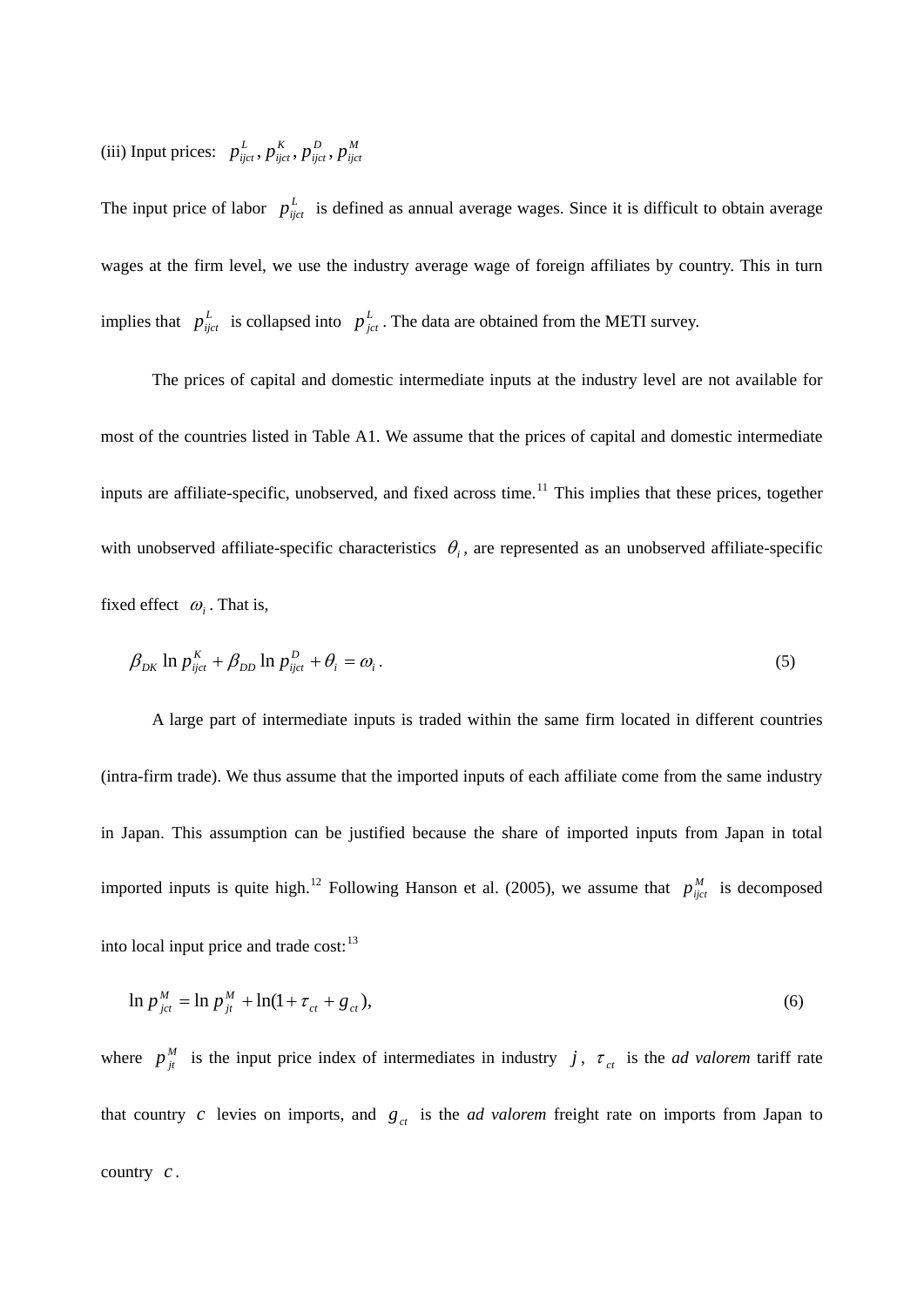For  $p_{it}^M$ , we use the sectoral-input-price index of manufacturing industry in Japan, which comes from the Bank of Japan (2004). To control for the effects of exchange rate movements, we multiply the sectoral-input-price index by the nominal-exchange-rate index  $(1989 = 1)$  obtained from IMF (2004). The tariff rate is defined as tariff revenues divided by imports. Both tariff revenues and imports are obtained from World Bank (2004). The freight rate is defined as the C.I.F. value of imports divided by the F.O.B. value of imports obtained from IMF (2004).

(iv) Output:  $y_{ijct}$ 

Output is defined as sales of a foreign affiliate. To obtain real output, sales are deflated by each country's GDP deflator. The data are taken from the METI survey.

(v) Other control variables:  $Z_{ijct}$ 

Six additional variables are used as control variables and tested for their impacts on the use of local inputs. The six variables can be grouped into two sets. One set concerns the characteristics of foreign affiliates and parent firms in Japan, and the other the conditions of the host country or host market. For the variables in the first group, we used the length of operation ( $EXPER_{ijct}$ ), the share of equity of the foreign affiliates held by the parent firms in Japan  $(SHARE<sub>ijct</sub>)$ , the share of local sales in total sales (*LOCSALES*  $_{ijct}$ ), and the capital-labor ratio of the parent firm (*KLRATIO*  $_{ijct}$ ). For the variables in the second group, we used the value-added of the manufacturing sector  $(SUPPLIERS_{ct})$  and the presence of foreign affiliates of Japanese multinationals (*JSUPPLIERS*<sub>*jct*</sub>). The data for the capital-labor ratio of parent firm are taken from *The Results of the Basic Survey of Japanese Business Structure and Activities*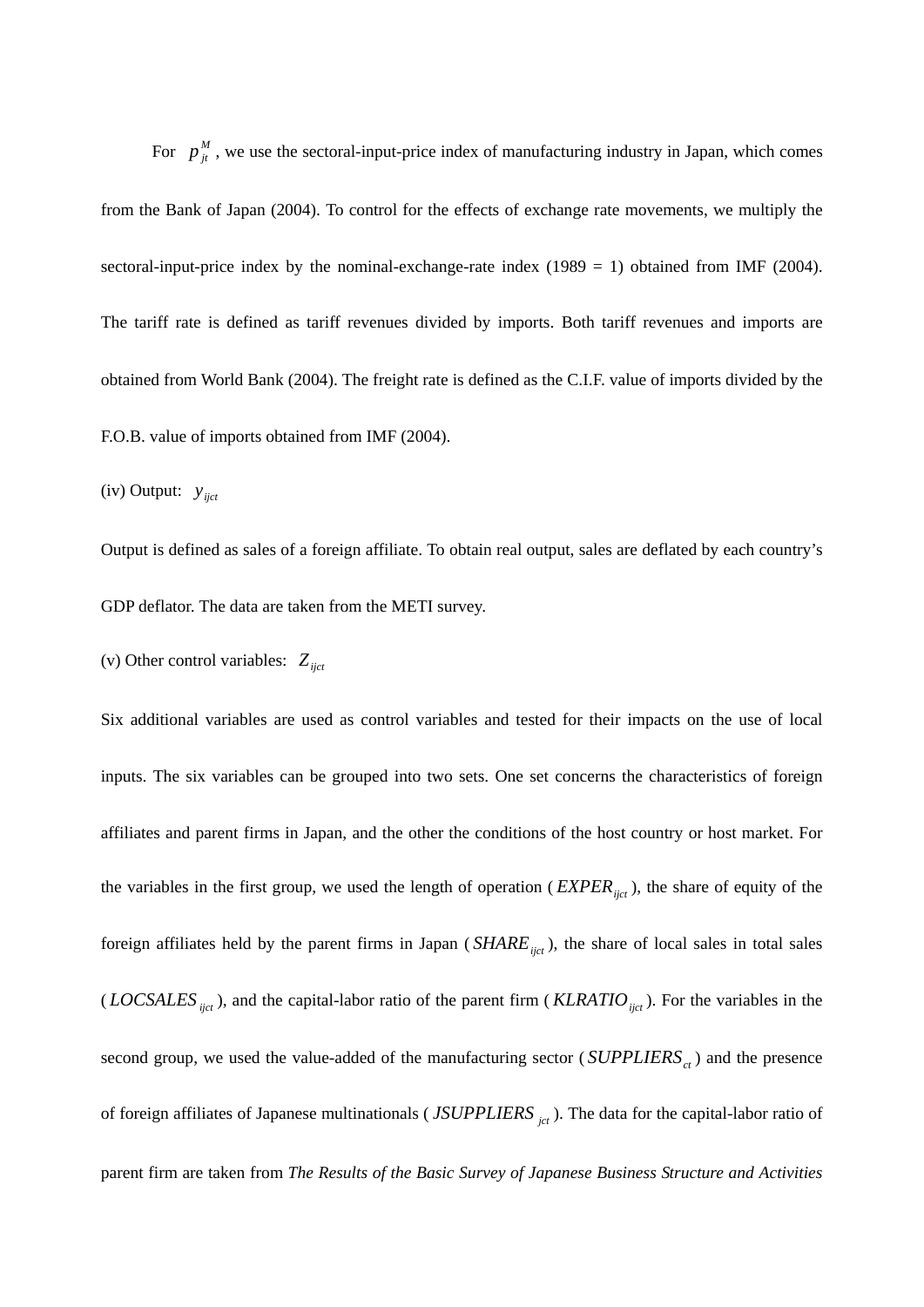by the METI (1996-2002b), and other variables are from the METI survey.

The length of operation,  $EXPER_{ijct}$ , is included to examine its impact on the local procurement ratio. We also include the squared value of  $EXPER_{ijct}$  to take into account the possible non-linear effect of experience. Foreign affiliates of multinationals without knowledge about local firms have to rely on their parent firm or affiliates for the supply of intermediate inputs in the early stages of their operation. As foreign affiliates increase their knowledge about the local supply of inputs, they are likely to increase local inputs. At least two factors may contribute here. One is the expectation or request from the host country to increase local inputs. A host country government may realize the importance of increasing local linkages with affiliates in order to promote technology transfer and to develop supporting industries, or local input suppliers. Accordingly, the government that is keen on gaining maximum benefits from hosting foreign affiliates of multinationals requests foreign affiliates to increase local inputs.

The other factor that would lead to increased local inputs is the behavior of foreign affiliates in reducing various risks resulting from international transactions. Reliance on imported inputs would place the foreign affiliates in a vulnerable position as international transactions are subject to uncertainties associated with exchange-rate changes, transportation, communication, and other factors. We would therefore expect  $EXPER_{ijct}$  to have a positive impact on the share of local inputs in total inputs. If the effects of experience are particularly important for the first several years and then diminish afterwards, the coefficient of squared values will be negative.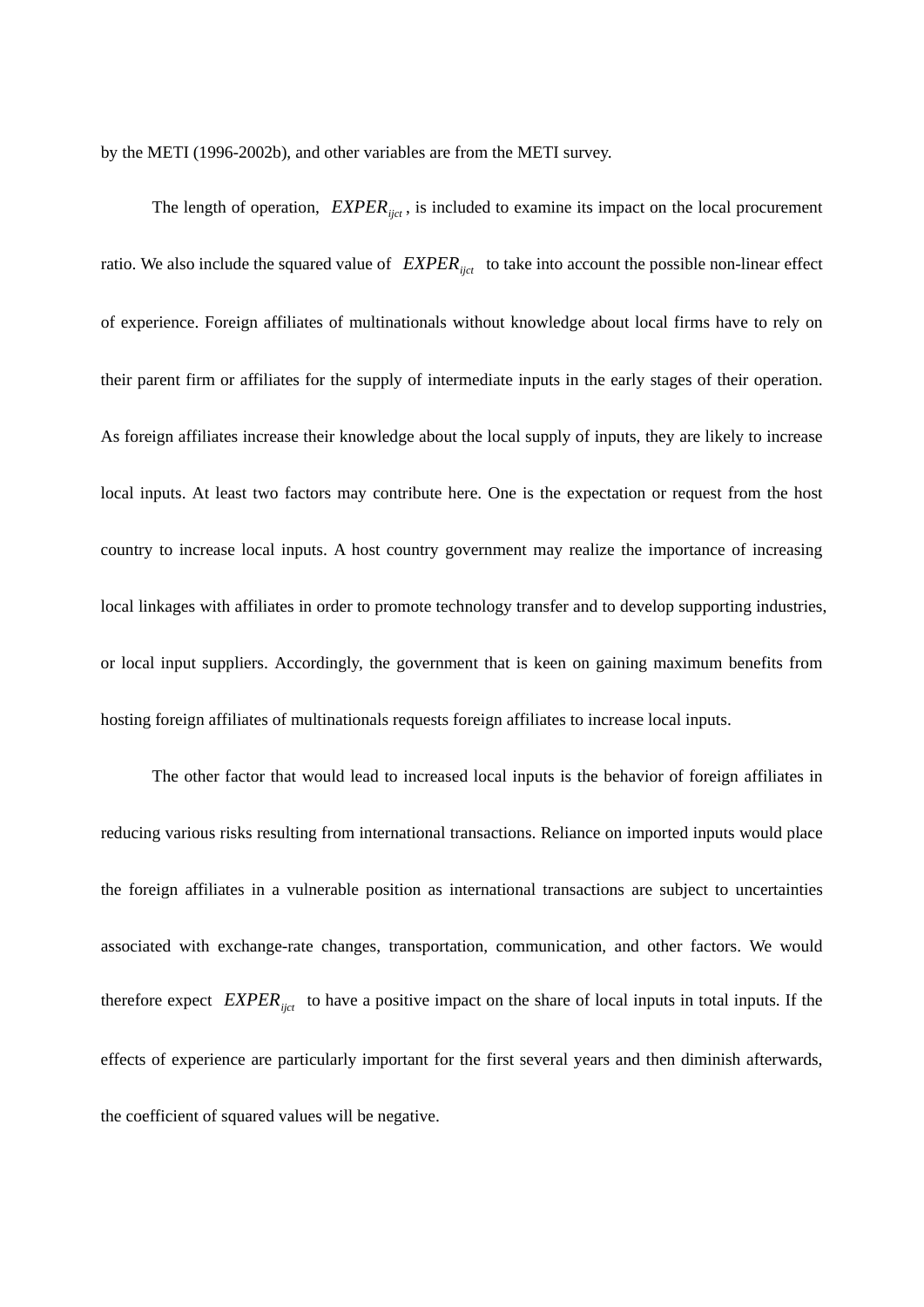The share of equity of the foreign affiliates held by the parent firm,  $SHARE_{ijct}$ , is expected to have a negative impact on local procurement. Foreign affiliates under tight control of the parent firm tend to rely heavily on the parent firm for procurement of inputs, output sales, personnel, and other factors. Indeed, the parent firm has an incentive to increase supply or sales of inputs to its subsidiaries in order to maintain its business at home.

The share of local sales in total sales of foreign affiliates, *LOCSALES ijct*, is included to capture the importance of local-market orientation for the determination of input sources. We hypothesize that greater local-sales orientation leads to higher reliance on local inputs. Two factors may be considered here. First, foreign affiliates of Japanese multinationals with high local sales orientation are likely to have strong linkage with local firms not only in terms of sales but also in terms of procurement of inputs. Second, foreign affiliates engaged in the production of products for the local market rely on local inputs because such production tends to require local inputs.

The capital-labor ratio of the parent firm  $KLRATION_{ijct}$  is used to control for the effects of the parent firm in Japan. Capital-intensive firms are more likely to possess more firm-specific intangible assets than the less capital-intensive firms. This implies that the transaction between a foreign affiliate and local firms tends to be low compared with the transaction between a foreign affiliate and its parent firm because of transaction costs, imperfect information, and incomplete contracts.<sup>[14](#page-29-1)</sup> We thus expect that an affiliate of capital-intensive firms is more likely to import intermediate inputs from Japan while less capital-intensive firms are more likely to use local inputs.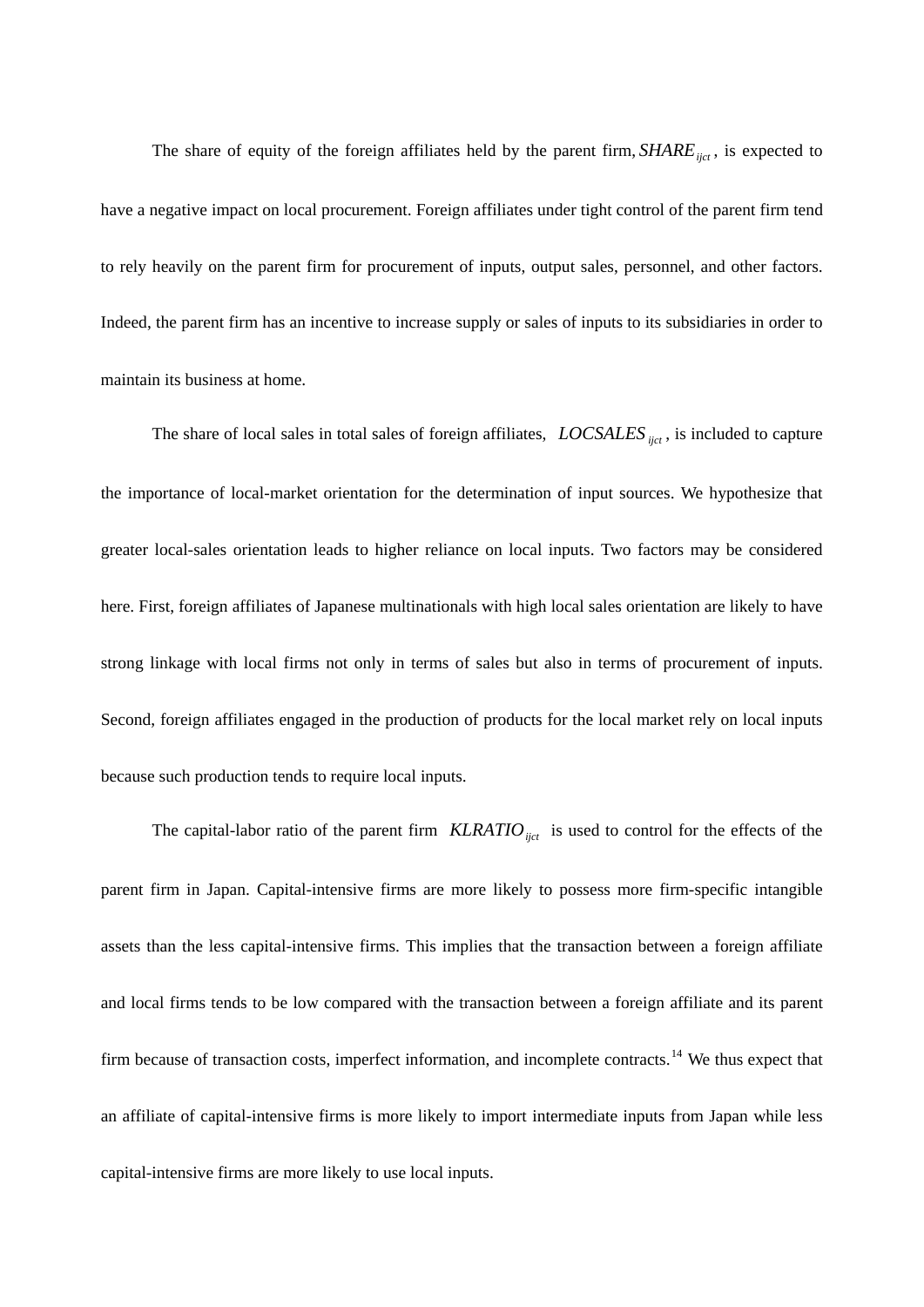Turning to host-country factors, we include the value-added of manufacturing  $(SUPPLIERS_{ct})$ to capture the availability of inputs from the host country. We expect  $SUPPLIERS_{ct}$  to have a positive impact on local inputs, since a large manufacturing sector indicates the presence of potential input suppliers. The data are taken from World Bank (2004).

A limitation of our data is that local procurements may include the procurements from foreign affiliates of other Japanese firms in the same country. Japanese firms are argued to have established exclusive networks with other Japanese firms in procurement of inputs as well as sales of outputs. In order to control for such "Japanese network" effects in the procurement of inputs, we include the presence of foreign affiliates of Japanese firms (*JSUPPLIERS*<sub>*jct*</sub>), which is measured by the number of foreign affiliates of Japanese multinationals in the same country under study. Significantly positive coefficients are expected if "Japanese network" has strong effects on the local procurements. The data are obtained from Matsuura (2005).

Another important set of control variables is related to policy effects such as local content requirements and restriction on equity participation. However, in our data, these variables are available only for 1995 and 1998, implying that the inclusion of the policy effects makes it difficult to conduct panel data analysis. We thus exclude the policy effects in this paper but these are addressed in Kiyota, Matsuura, Urata, and Wei (2006).

In sum, our baseline model is specified as follows: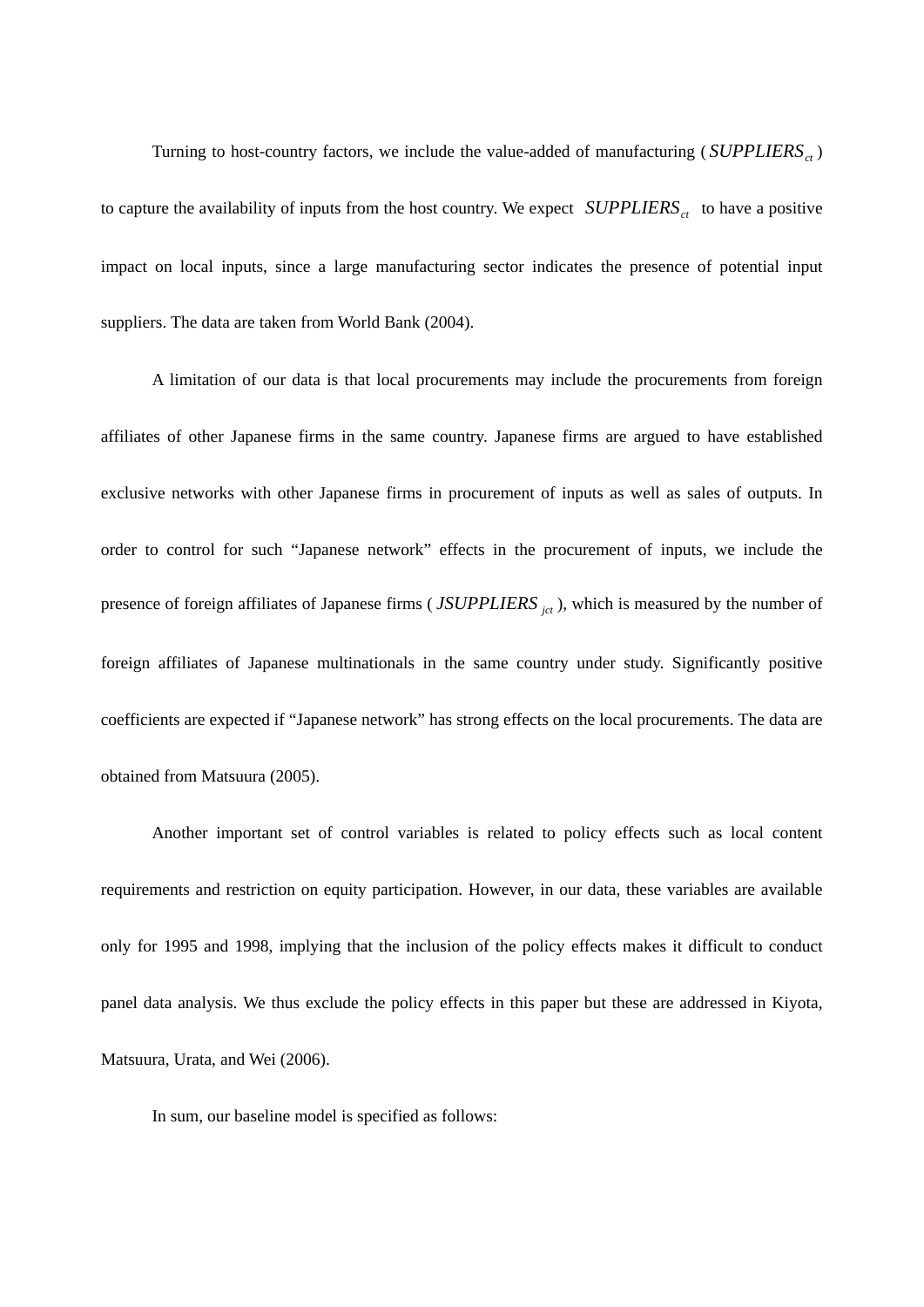$$
s_{ijct}^{D} = \omega_i + \beta_{DL} \ln p_{jet}^{L} + \beta_{DM} \ln p_{jet}^{M} + \beta_{Dy} \ln y_{ijct} + \gamma_1 EXPER_{ijct} + \gamma_2 EXPER_{ijct}^{2}
$$

$$
+ \gamma_3 SHARE_{ijct} + \gamma_4 LOCSALES_{ijct} + \gamma_5 KLRATIO_{ijct} + \gamma_6 SUPPLIERS_{ct}
$$

$$
+ \gamma_7 JSUPPLIERS_{jet} + \mu_{ijct}^{D}.
$$
 (7)

The definitions of the variables and expected signs of coefficients are summarized in Table A3, while summary statistics and the correlation matrix for these variables are presented in Tables A4-A6.

### **3. RESULTS**

## **(a) Results of baseline model**

Table 3 shows the regression results of equation (7) generated by a pooled OLS and a fixed-effect model for all manufacturing (columns  $[1]-[5]$ ) and for selected industries (columns  $[6]-[9]$ ).<sup>[15](#page-29-1)</sup> Columns  $[1]-[2]$ and [6]-[9] are the results for all countries. Columns [3], [4], and [5] present the results for United States, East and South East Asia, and China, respectively. Four findings stand out from this table. First, the affiliate-specific fixed-effect is likely to be far more important than standard economic variables in explaining the local backward linkages. Controlling for the affiliate fixed effect reduces the statistical significance of many of the explanatory variables when compared to the OLS estimates, and raises R-squares substantially. This implies that the unobserved affiliate-specific characteristics such as local supply-chain networks in the host country may play an important role in expanding the backward linkages. This differs from previous studies.<sup>[16](#page-29-1)</sup> This also implies that the determinants of the local procurement patterns can be misinterpreted without controlling for unobserved affiliate-specific characteristics.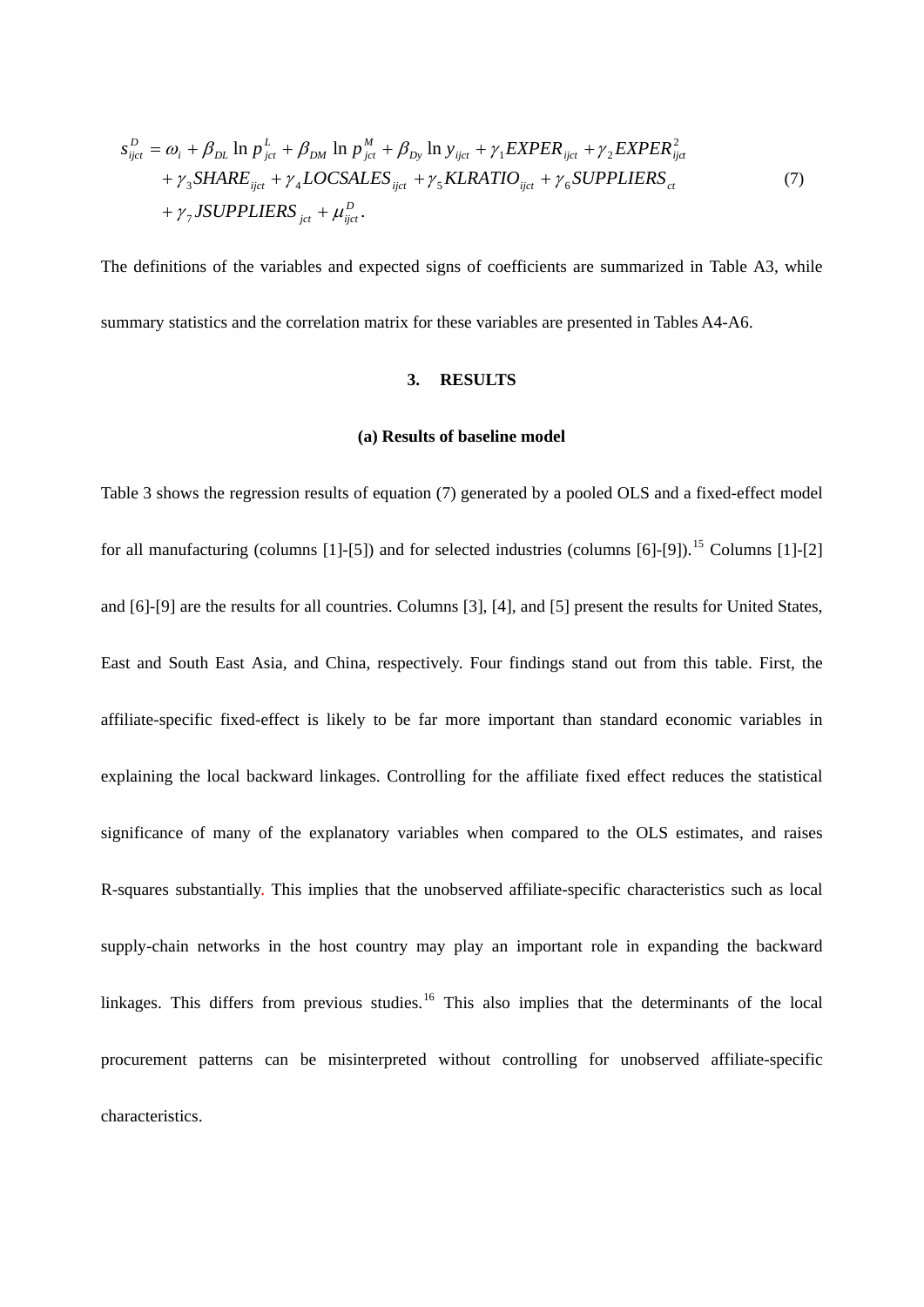Second, in manufacturing, the coefficients of  $\ln y_{ijc}$ , *LOCSALES*  $\frac{1}{ijct}$ , *JSUPPLIERS*  $\frac{1}{jct}$  are positive and statistically significant. The results thus suggest that local procurements will be high for affiliates with a high local-sales orientation or for countries where the presence of Japanese foreign affiliates is high.

### $==$  Table 3 here  $==$

Third, the coefficients of  $EXPER_{ijct}$  are positive and significant. This implies that experience has a significant impact on local procurements. Note that the effect of experience might be different across regions in which foreign affiliates are located. Indeed, when we estimate the baseline model separately for the United States, East and Southeast Asia, and China, the positive effect of experience is confirmed for the affiliates in the United States, and East and Southeast Asia, although the coefficients from the different regression results cannot be directly compared each other. Note that, among the control variables, a large regional difference is confirmed in experience (Table A5), implying that the effects of experience are different across regions. In order to investigate the regional differences in the effects of experience in a comparable way, we extend the baseline model to include cross terms between  $EXPER_{ijct}$  and regional dummies, which will be examined in more detail in the next subsection.

The coefficients of  $EXPER_{ijct}^2$  are positive for manufacturing as a whole. However, the results for different sectors reveal that the coefficient is significant only for textiles. This result may suggest that local textile firms in host countries are well developed and, therefore, the effects of experience diminish rapidly relative to other industries.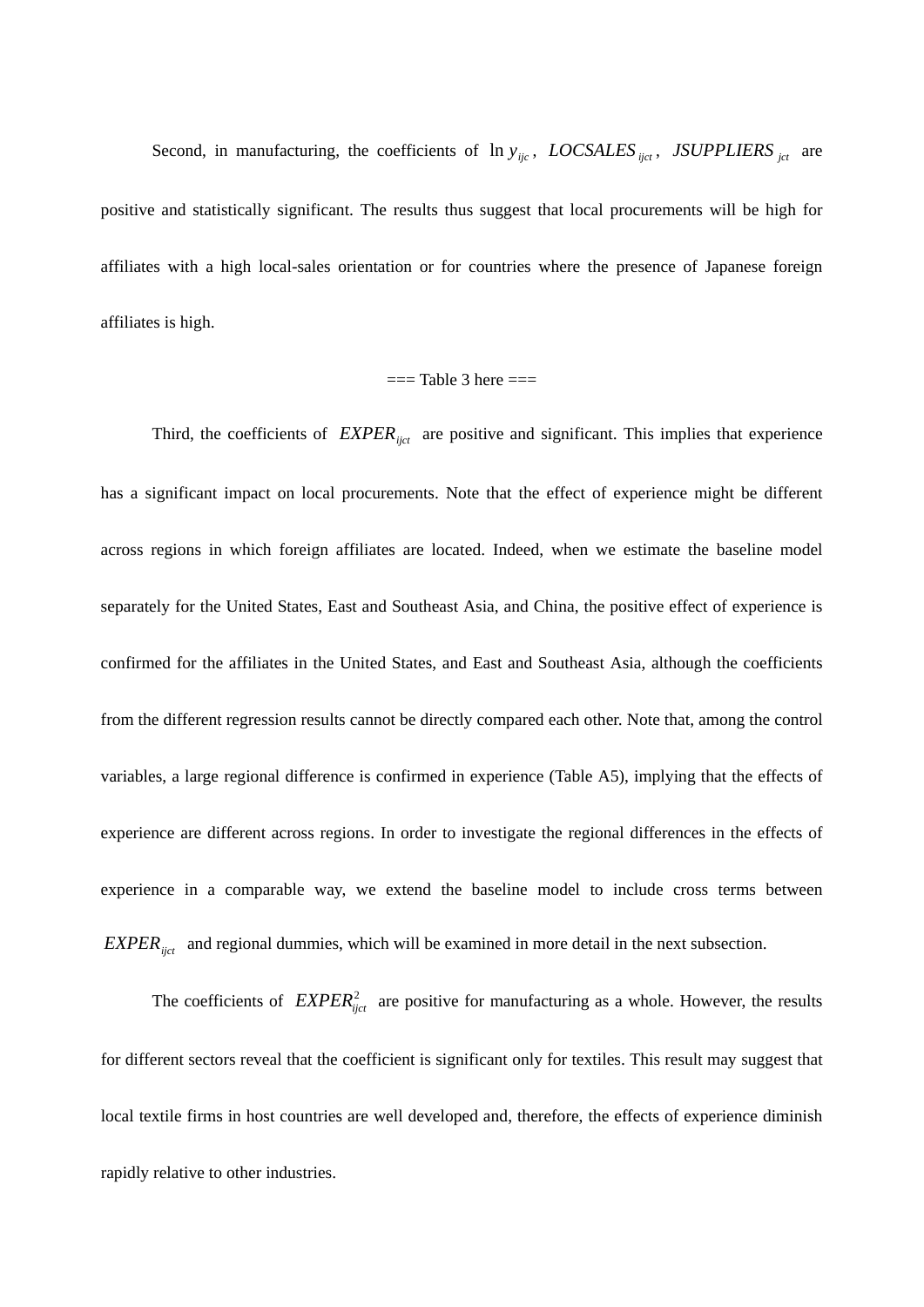Note also that some of the variables such as the share of equity of the foreign affiliates held by the parent firm (*SHARE<sub>ijct</sub>*) and the share of local sales in total sales (*LOCSALES*<sub>*ijct*</sub>) are different across technologies, or industries. For instance, the form of corporate governance is likely to affect the share of equity. Similarly, in the food manufacturing industry there might be a closer relationship between local sales and local inputs than in the machinery industries. To take into account these differences, we estimated the cost function by industry.

The fourth finding is that the significance level of the estimated coefficients is slightly different among industries. For instance, the coefficients of *JSUPPLIERS* <sub>jct</sub> are significantly positive in textiles, electric machinery, and transportation equipment, while the coefficients of *LOCSALES* <sub>ijct</sub> indicate positive and significant signs in manufacturing, textiles, general machinery, electric machinery, and transportation equipment. This suggests that there are some differences in the determinants of local procurements among industries, but local-sales orientation is an important factor regardless of the industry.

## **(b) Regional difference of the impacts of experience**

Table 4 presents the regression results with the cross-term involving experience and regional dummies. We include five regional dummies: ASEAN4, China, NIES, Europe, and Other Countries.<sup>[17](#page-29-1)</sup> "Other Countries" include all other countries except the United States. Therefore, the coefficients reflect the difference between the United States and each region. As we confirmed in Table 3, Table 4 indicates high adjusted R-squares for aggregated level (all manufacturing) and sectoral level (all four selected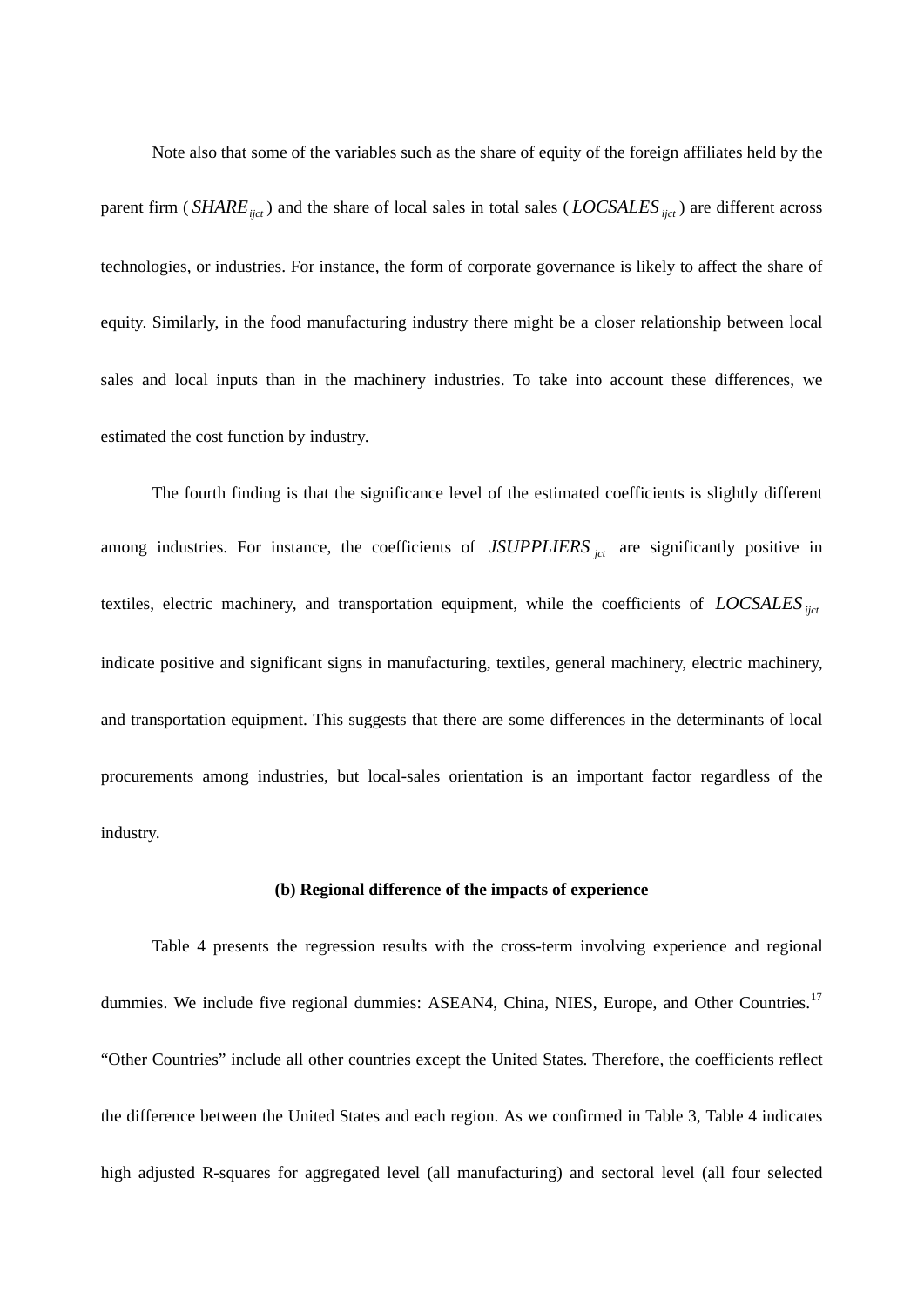industries). Local-sales orientation is also an important determinant at both aggregated and sectoral level.

### $==$  Table 4 here  $==$

Contrary to Table 3, Table 4 shows the positive and statistically significant experience effects. At the aggregated level, the positive and significant effects are observed in all regions. Significantly positive effects are also confirmed at the sectoral level, except for transportation machinery equipment. Experience has positive effects on local procurements in general machinery and electric machinery for ASEAN4 and China. Strong non-linear effects are also observed in general machinery for ASEAN, China, and other countries and in electrical machinery for other countries. These results imply that the effects of experience may take different forms among industries and regions. Note also that ASEAN and China present significantly positive and relatively large coefficients not only in manufacturing as a whole but also in both general machinery and electric machinery. This result suggests that the experience is an important determinant of local procurement, especially in Southeast Asian countries and China.

It is worth noting that the vertical linkage patterns are different across industries. FDI in textiles, general machinery, and electric machinery is likely to be horizontal: the same horizontal stage of a production process of a product is duplicated in home and host countries. On the other hand, FDI in the transportation equipment industry tends to be vertical: a part of the production process of a product is separated and relocated into a different country. Although we could not confirm positive effects of experience in transportation machinery equipment even after we controlled for the regional difference in Table 4, this weak linkage of the transportation equipment industry with local firms may not be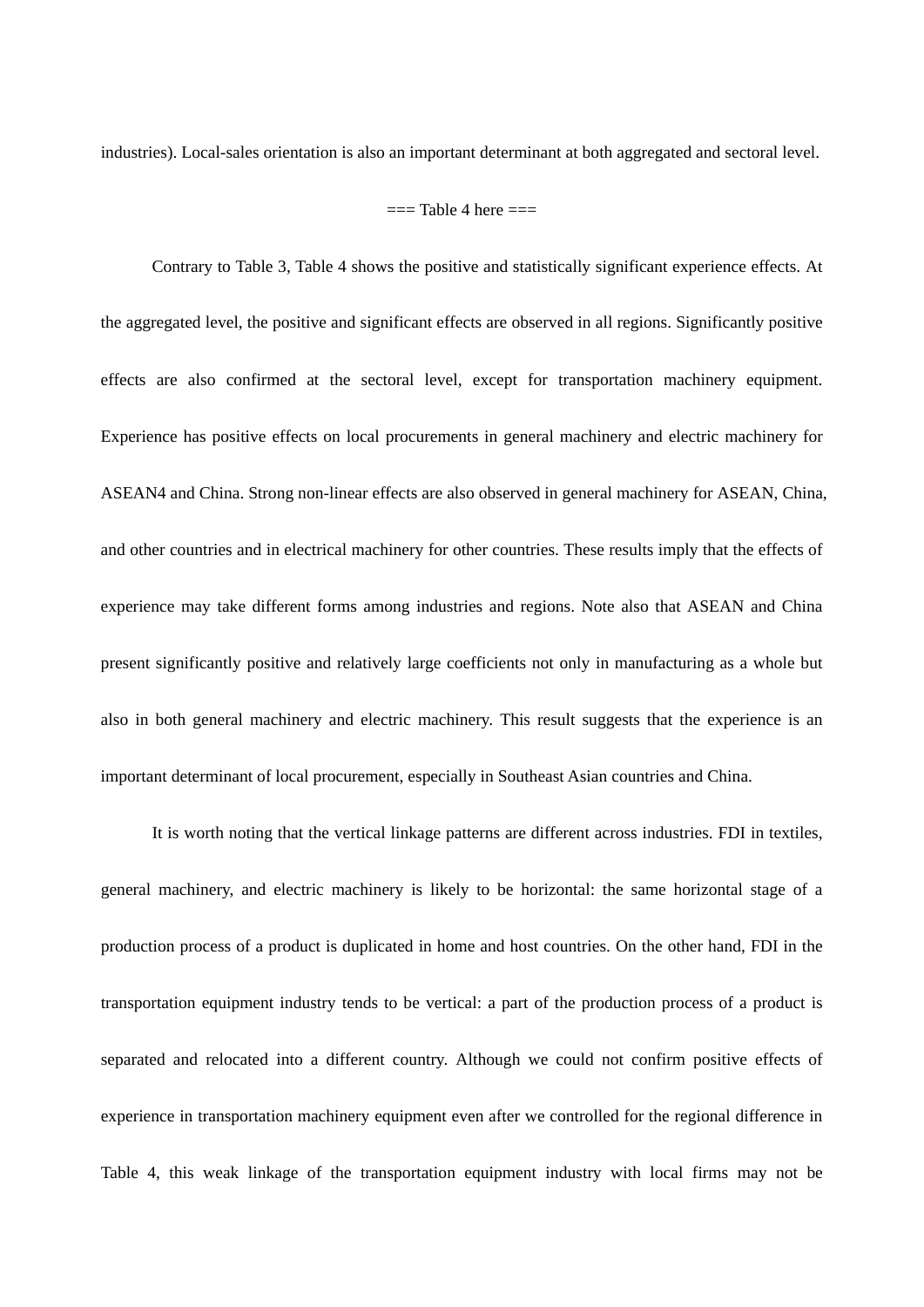surprising. This is because the transportation equipment industry is more vertically integrated between production in Japan and foreign production in FDI-hosting countries.

# **4. CONCLUDING REMARKS**

This paper has examined the determinants of the backward vertical linkages of Japanese foreign affiliates in manufacturing for the period 1994-2000. In analyzing these linkages, we have focused on local procurements. A unique feature of our analysis is the use of affiliate-level panel data, which enables us to control for unobserved affiliate-specific characteristics.

Our major findings are twofold. First, the unobserved affiliate-specific characteristics explain the large part of the variation of the backward linkages among foreign affiliates, a finding not known in previous studies. This suggests that unobserved affiliate-specific characteristics such as local supply-chain network may play an important role in the formation of the backward linkage of foreign affiliates. This also implies that the determinants of local procurement patterns can be misinterpreted without controlling for unobserved affiliate-specific characteristics.

Second, experience, which is measured by the length of operation, has positive and sometimes non-linear effects on local procurements of affiliates, especially in the Southeast Asian countries and China. This indicates that foreign affiliates of Japanese multinationals in Southeast Asia and China develop local backward linkages over time, as they accumulate experience in local operation. We interpret these results to reflect the existence of "vintage" effects in Southeast Asia and China. Earlier established affiliates show significantly higher procurement levels in these countries.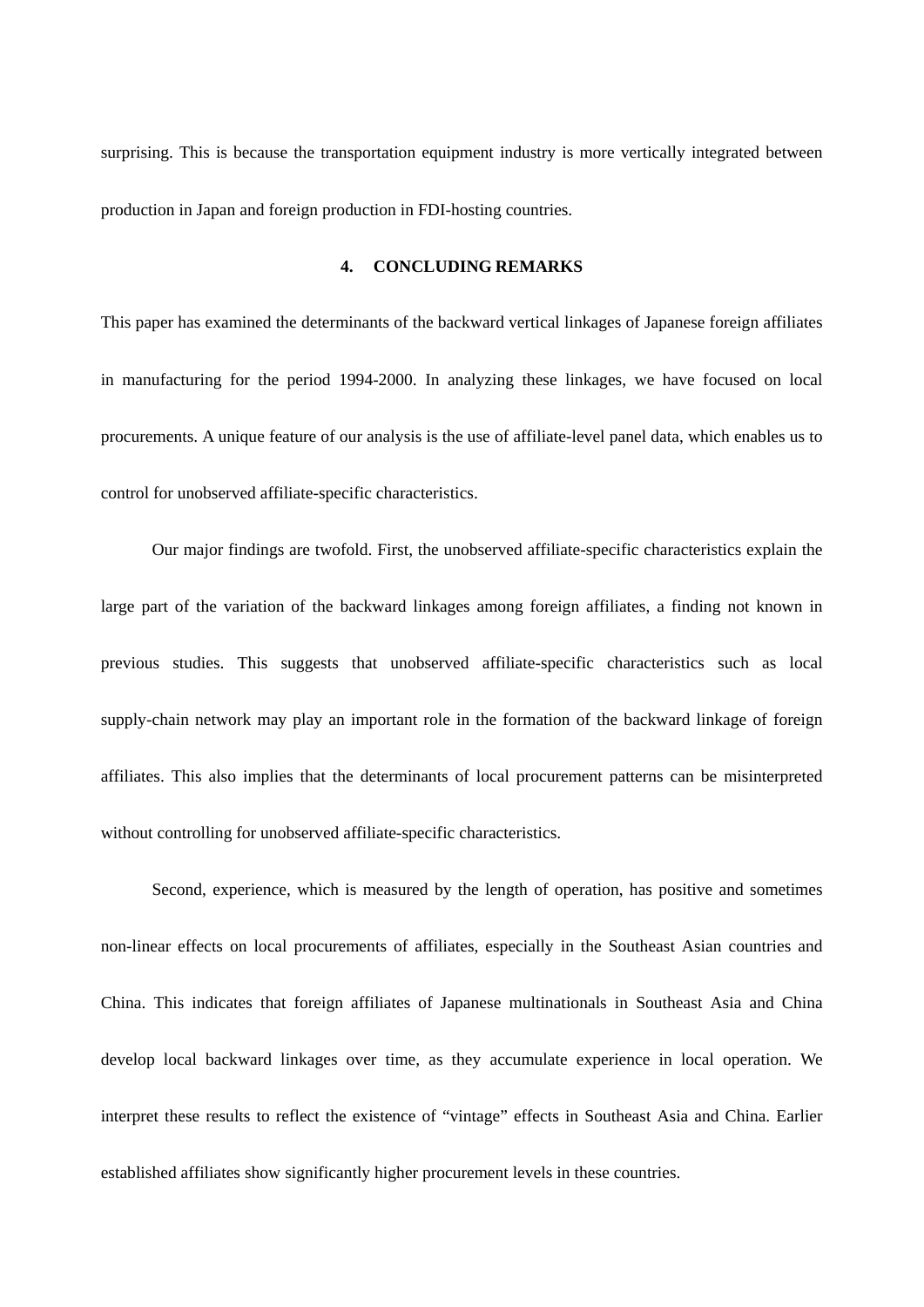The fact that this phenomenon is observed mainly in developing countries may be attributable to several factors. One is the difference in the speed of formation of supporting industries, or local input suppliers, in these two types of countries. Rapidly expanding supporting industries in Southeast Asia and China enable the foreign affiliates of Japanese firms in these countries to increase local procurements. By contrast, in developed countries supporting industries are already well established by the time Japanese firms set up their affiliates. Thus, there is only limited opportunity for affiliates to increase local procurements over time. Another reason may be the closed nature of the procurement network in Southeast Asia and China compared with the situation in developed countries. Similar to the case in Japan, business practices are rather closed in Asian countries, as firms in these counties pursue a long-term relationship based on trust. As such, it takes time for Japanese foreign affiliates to establish business relationships with local firms in these countries.

The second finding has important policy implications. Host governments wishing to increase local procurements should develop an attractive and stable FDI environment. Unless foreign firms stay long enough, a host country cannot expect foreign firms to develop local linkages. It is well known that countries with a stable macroeconomic environment, well-developed infrastructure, including not only hard infrastructure such as transportation and communication facilities but also soft infrastructure such as law and order, education system, bureaucracy, and open trade and FDI regimes, can attract foreign firms and host them for a long time. By the same token, policy makers should recognize that enhancing the absorptive capacity of local firms also takes time.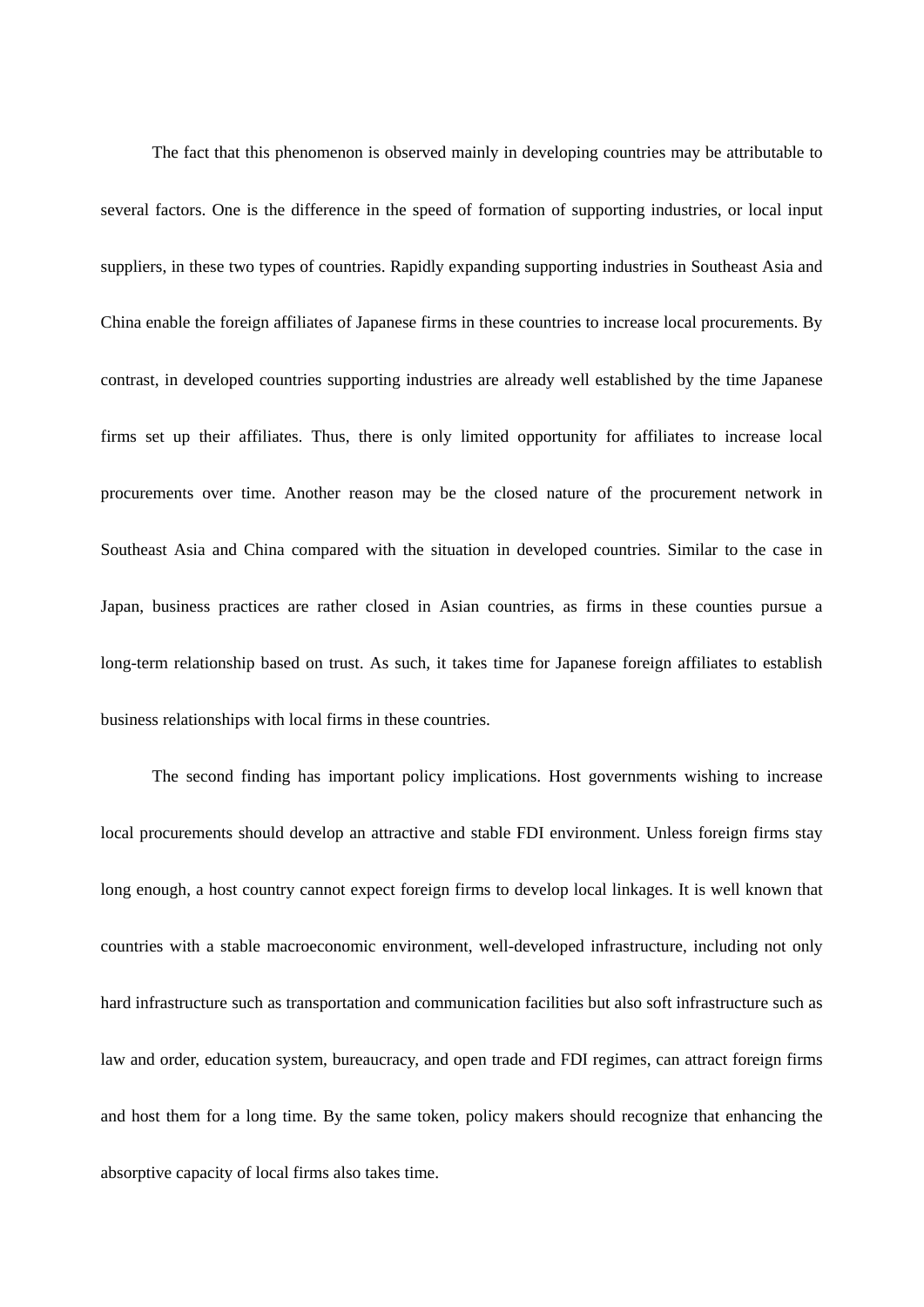In conclusion, there are several research issues for the future that are worth mentioning. First, further investigation of backward linkage is an important extension. For instance, we have assumed that imported inputs come from the same industry in Japan. However, such an assumption might be inappropriate in some industries because the vertical linkage cuts across industries. In order to conduct more detailed analysis, input-output table information can be of help to capture the inter-sectoral linkages.<sup>[18](#page-29-1)</sup>

Second, it is also important to distinguish more clearly the difference between the experience of Japanese affiliates and local firms. We have implicitly assumed that both local and incumbent suppliers produce the same quality of inputs since beginning production operation in the host country. However, the local firms can improve the quality of their supplies through the interaction with Japanese affiliates (or technology spillovers from Japanese affiliates to local firms), thereby enhancing absorptive capacity. Although a part of the growth of local supplies is controlled for in the regression analysis, we do not clearly distinguish the difference of experience between local firms and Japanese firms.

Third, a study utilizing data on the different countries or periods will add another national perspective to the growing body of empirical literature on backward vertical linkages. We found that the intermediate inputs trade between headquarters and foreign affiliates was related to the industry composition of exports (Table 1). Therefore, the impacts of experience on backward vertical linkages may not be the same for different countries and different periods.

Finally, the linkage of information between a parent firm and its affiliates constitutes an important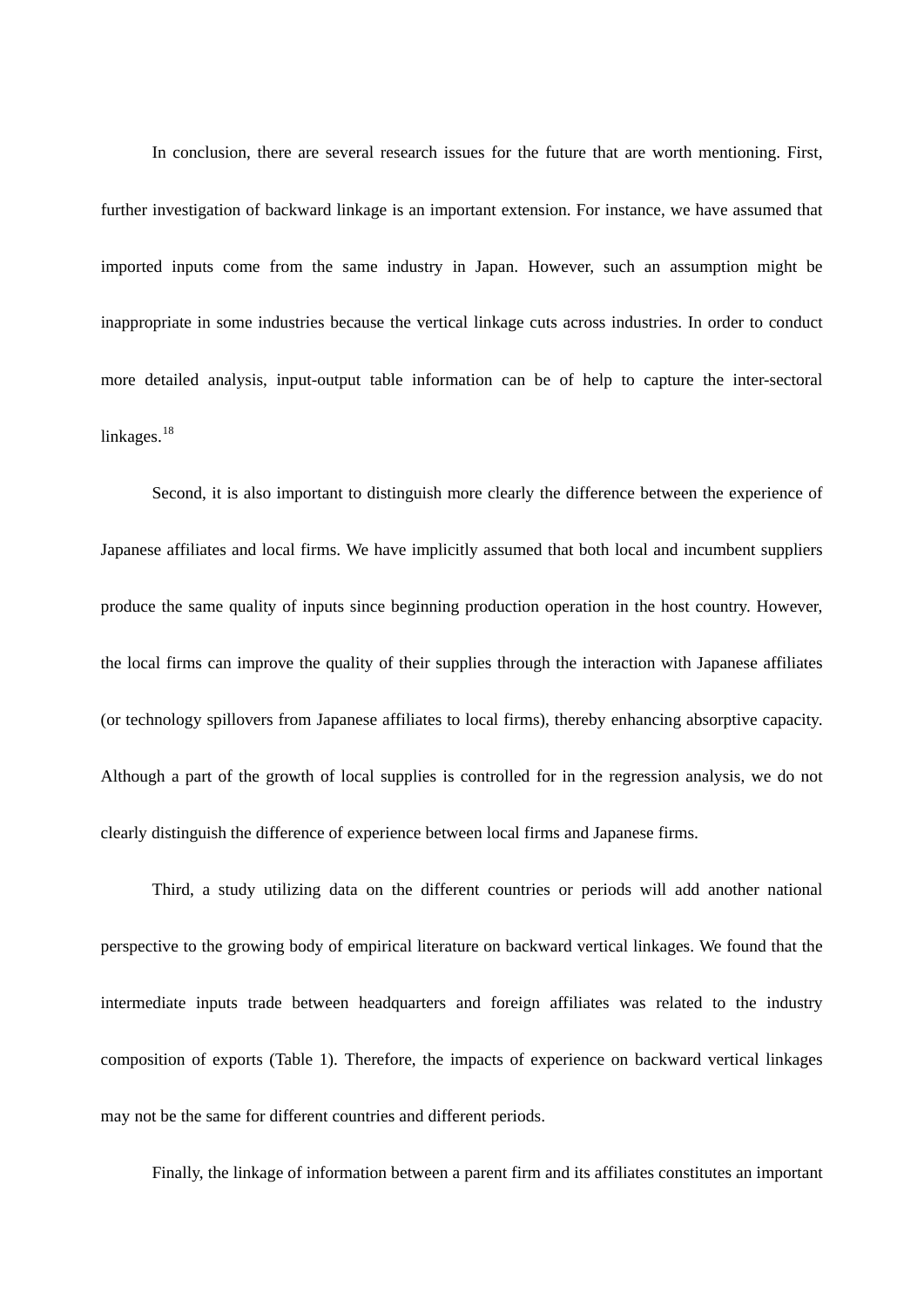question for future research. Not only intangible assets but also other parent firm characteristics may affect the behavior of foreign affiliates. In this connection, it is also important to identify the source of unobserved affiliate-specific characteristics in more detail. Although we found that unobserved affiliate-specific characteristics explained the large part of the variation of the backward linkages among foreign affiliates, the unavailability of the necessary information precludes us from conducting further empirical investigation of the importance of affiliate-specific characteristics in the determination of procurement behavior of Japanese foreign affiliates. To conduct such analysis, it is imperative that the quality and coverage of the firm- and affiliate-level data must be improved and expanded.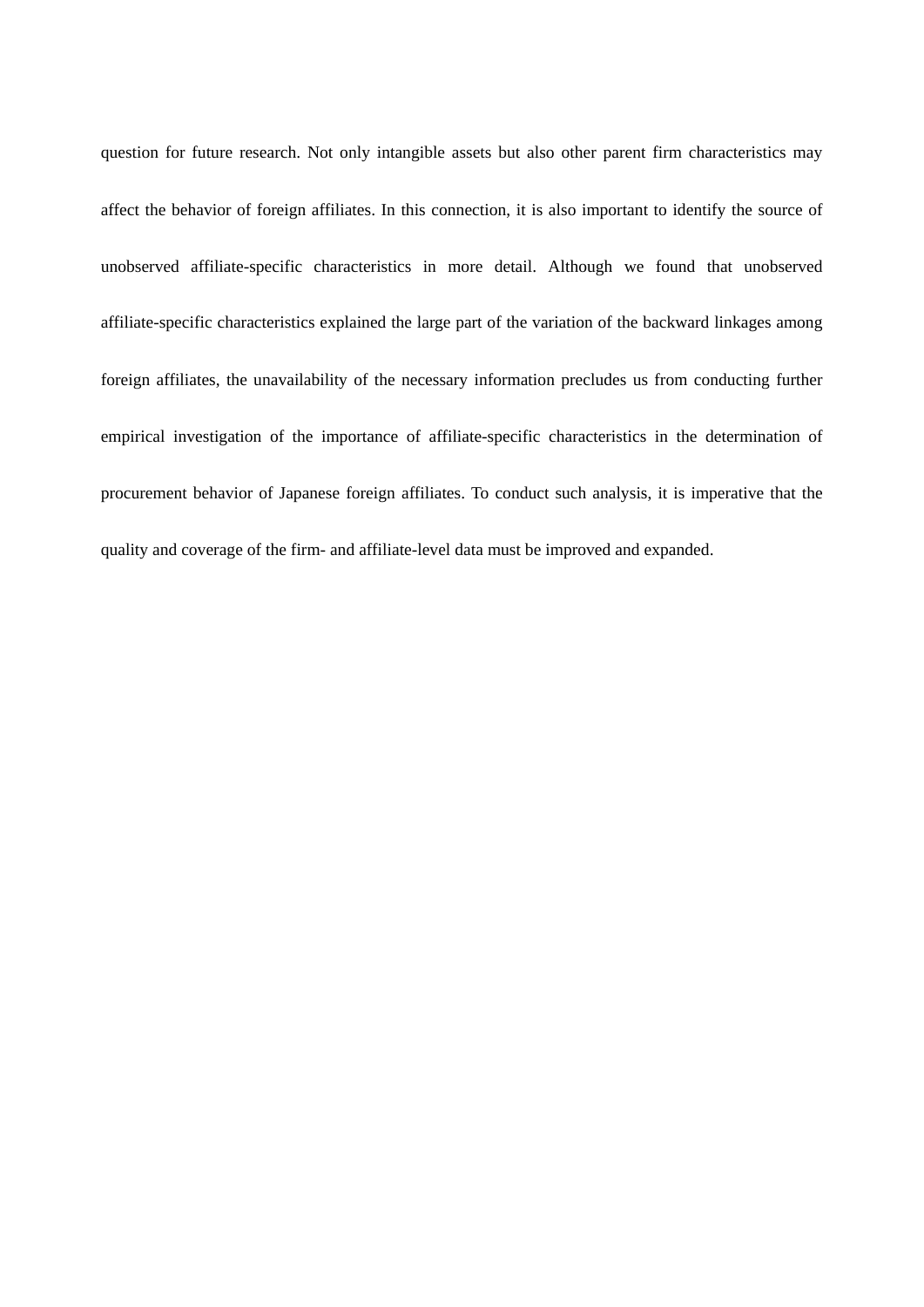### **APPENDIX: DATA DESCRIPTION**

This paper uses the micro database of the METI survey. The main purpose of the METI survey is to obtain basic information on the activities of foreign affiliates of Japanese firms. The METI survey covers all Japanese firms that had affiliates abroad (hereinafter referred to as parent firm) as of the end of the fiscal year (March 31).<sup>[19](#page-29-1)</sup> A foreign affiliate of a Japanese firm is defined as a firm that is located in a foreign country in which a Japanese firm had more than or equal to a 10 percent equity share. Industrial classification is available at the 2-digit level. From this annual cross-section survey, we developed a longitudinal (panel) data for foreign affiliates in manufacturing from 1994 to 2000. Each affiliate is traced throughout the period using the name of the firm as a key.<sup>[20](#page-29-1)</sup> The number of observations is  $41,792$ affiliate-years (cumulative total from 1994 to 2000).

 Further, to control for parent-firm characteristics, we merged the METI survey with the *Kigyou Katsudou Kihon Chousa Houkokusho* (*The Results of the Basic Survey of Japanese Business Structure and Activities*) by the METI (1996-2002b). This survey was first conducted in 1991, then in 1994, and annually afterwards. The survey covers all firms with more than 50 employees and with more than capital of 30 million yen, for both manufacturing and non-manufacturing firms. The limitation of this survey is the lack of some financial information and such firm-group information as *keiretsu*. [21](#page-29-1) The number of affiliates whose parent characteristics are available from *The Results of the Basic Survey of Japanese Business Structure and Activities* is 37,708 observations (out of 41,792 observations).

We dropped the affiliates from our sample set for which affiliate-age (the year of the survey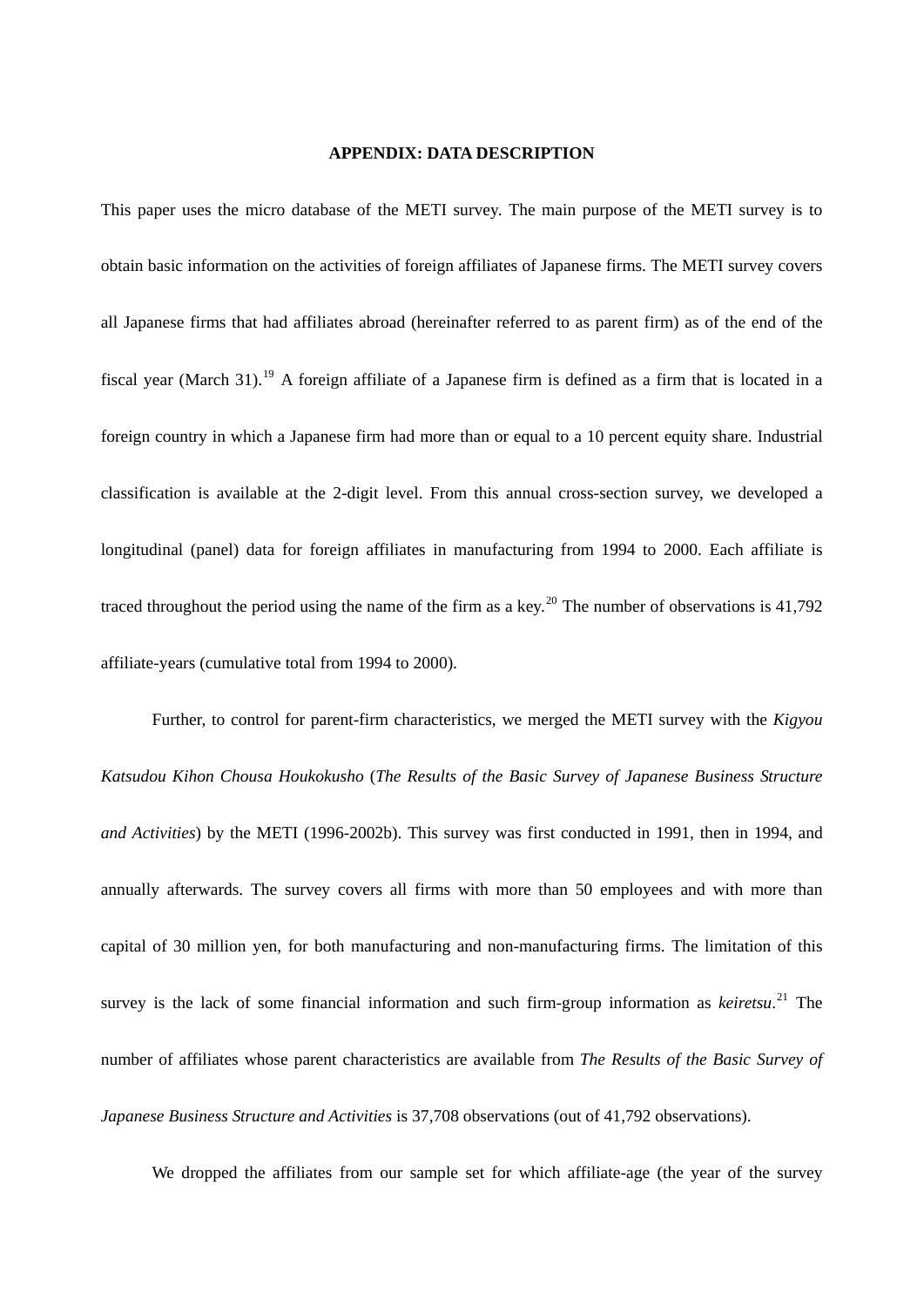minus the year of establishment), the number of employees, total sales, local sales, total intermediate input, and local intermediate inputs are zeros or missing. Due to missing values for these variables, 16,570 out of 37,708 observations are dropped, among which 999 observations are dropped due to missing values of the local intermediate inputs. After the clean-up of the data, the total number of observation is 21,138 affiliate-years.

 $==$ Tables A1-A6 here  $==$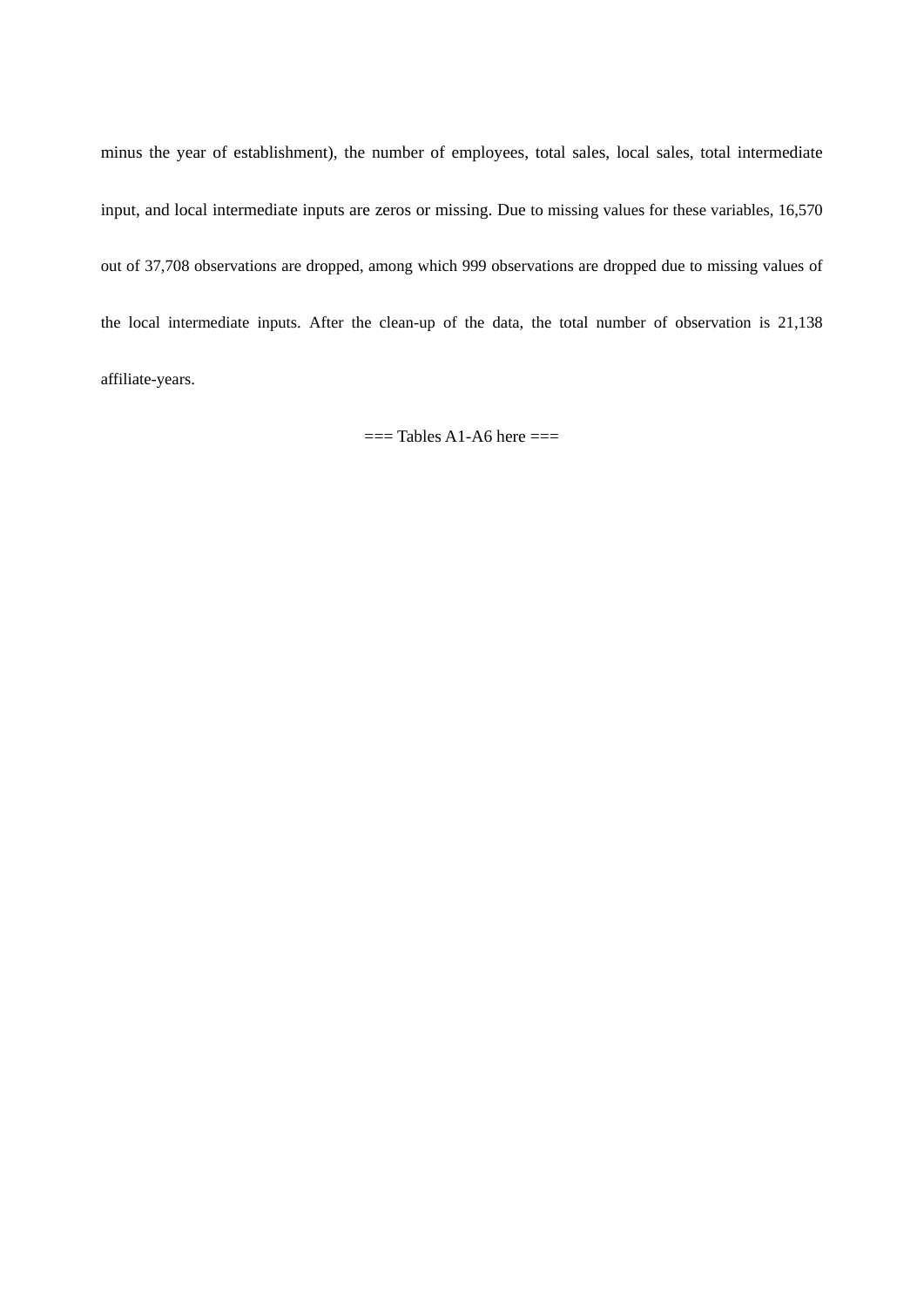# **References**

Bank of Japan. (2004). Monthly Report on the Input-Output Price Index of the Manufacturing Industry

- by Sector. (Available from Bank of Japan website: [http://www2.boj.or.jp/en/dlong/price/price3.htm.](http://www2.boj.or.jp/en/dlong/price/price3.htm)
- Belderbos, R., G. Capannelli, & K. Fukao. (2001). Backward Vertical Linkages of Foreign Manufacturing Affiliates: Evidence from Japanese Multinationals, *World Development*, *29*(1), 189-208.
- Bernard, A.B., J. Eaton, J. B. Jensen, & S. Kortum. (2003). Plants and Productivity in International Trade, *American Economic Review*, *93*(4), 1268-1290.
- Feinberg, S.E. & M.P. Keane. (2001). U.S.-Canada Trade Liberalization and MNC Production Location, *Review of Economics and Statistics*, *83*(1), 118-132.
- Hanson, G.H., R.J. Mataloni, Jr., & M.J. Slaughter. (2005). Vertical Production Networks in Multinational Firms, *Review of Economics and Statistics*, *87*(4), 664-478.

Hsiao, C. (2003). *Analysis of Panel Data*, 2<sup>nd</sup> edition, Cambridge, UK: Cambridge University Press.

- Hummels, D., J. Ishii, & K.-M. Yi. (2001). The Nature and Growth of Vertical Specialization in World Trade, *Journal of International Economics*, *54*(1), 75-96.
- International Monetary Fund (IMF). (2004). *Directions of Trade Statistics* (CD-ROM), Washington, D.C.: IMF.
- Javorcik, B.S. (2004). Does Foreign Direct Investment Increase the Productivity of Domestic Firms? In Search of Spillovers through Backward Linkages, *American Economic Review*, *94*(3), 605-627.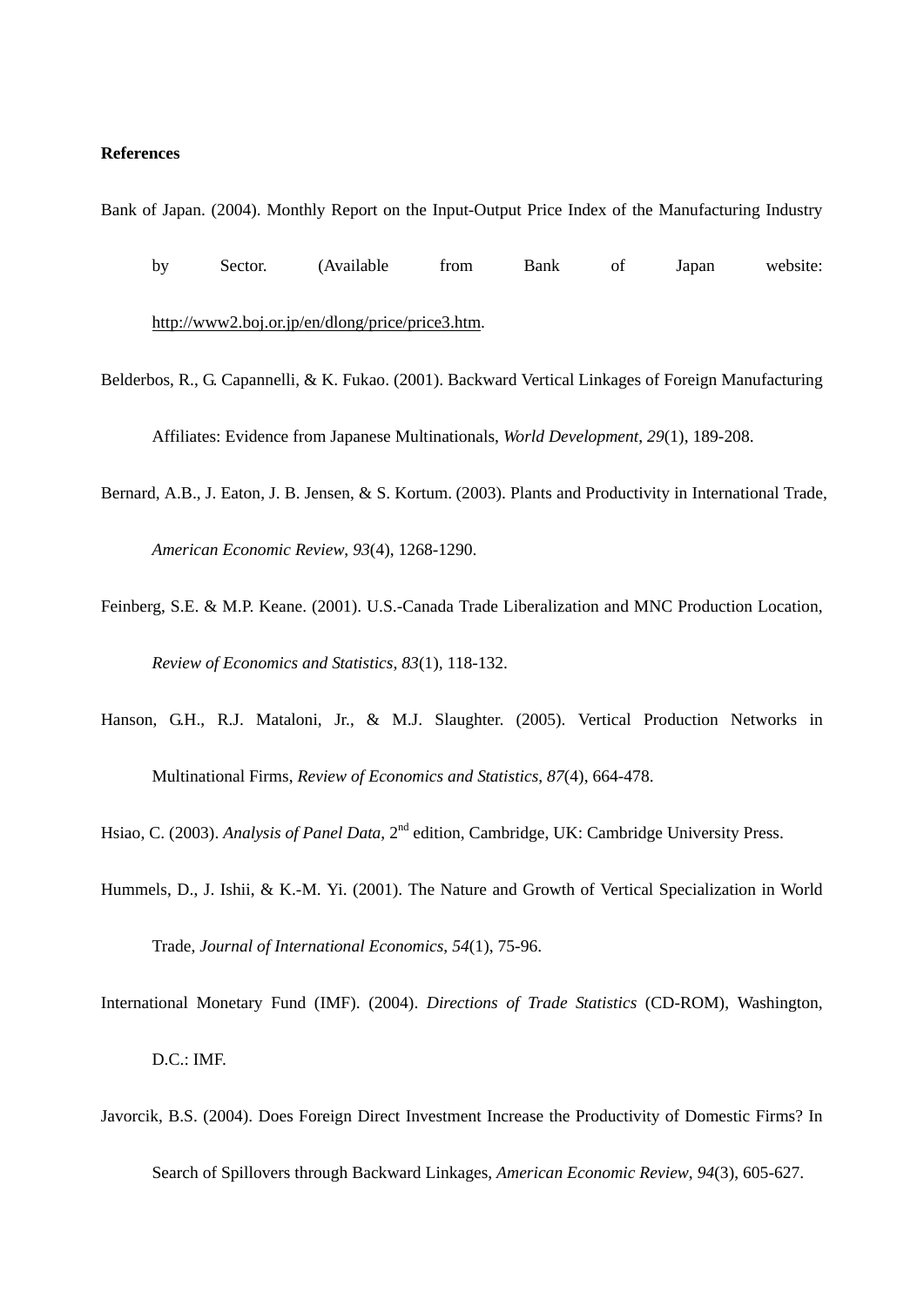- Kelegama, S. & F. Foley. (1999). Impediments to Promoting Backward Linkages from the Garment Industry in Sri Lanka, *World Development*, *27*(8), 1445-1460.
- Kiyota, K., T. Matsuura, S. Urata, & Y. Wei. (2006). Reconsidering the Backward Linkages of Foreign Affiliates: Evidence from Japanese Multinationals, Faculty of Business Administration, Working Paper, No. 243, Yokohama National University, May 2006.
- Kiyota, K., T. Matsuura, S. Urata, & Y. Wei. (2007). The Determinants of Local Procurements by Japanese Foreign Affiliates: An Estimation of Factor Demand Function, in J.-K. Kim & P.-B. Ruffini (eds.), *Corporate Strategies in the Age of Regional Integration*, Cheltenham, UK & Northampton, MA: Edward Elgar.
- Kiyota, K. & S. Urata. (2007). The Role of Multinational Firms in International Trade: The Case of Japan, *Japan and the World Economy*, doi:10.1016/j.japwor.soo7.03.003
- Kleinert, J. (2001). Growing Trade in Intermediate Goods: Outsourcing, Global Sourcing, or Increasing Importance of MNE Networks? *Review of International Economics*, *11*(3), 464-482.
- Lowe, N. & M. Kenney. (1999). Foreign Investment and the Global Geography of Production: Why the Mexican Consumer Electronics Industry Failed, *World Development*, *27*(8), 1427-1443.
- Matsuura, T. (2005). Estimation of Economic Activity of Japanese Multinationals, *Keizai Toukei Kenkyu*, *32*(4), 1-16. (In Japanese)
- Ministry of Economy, Trade & Industry (METI). (1996-2002a). *Kaigai Jigyou Katsudou Kihon* (*Doukou*)

*Chousa* (*The Survey on Overseas Business Activities*), Tokyo: METI. (In Japanese)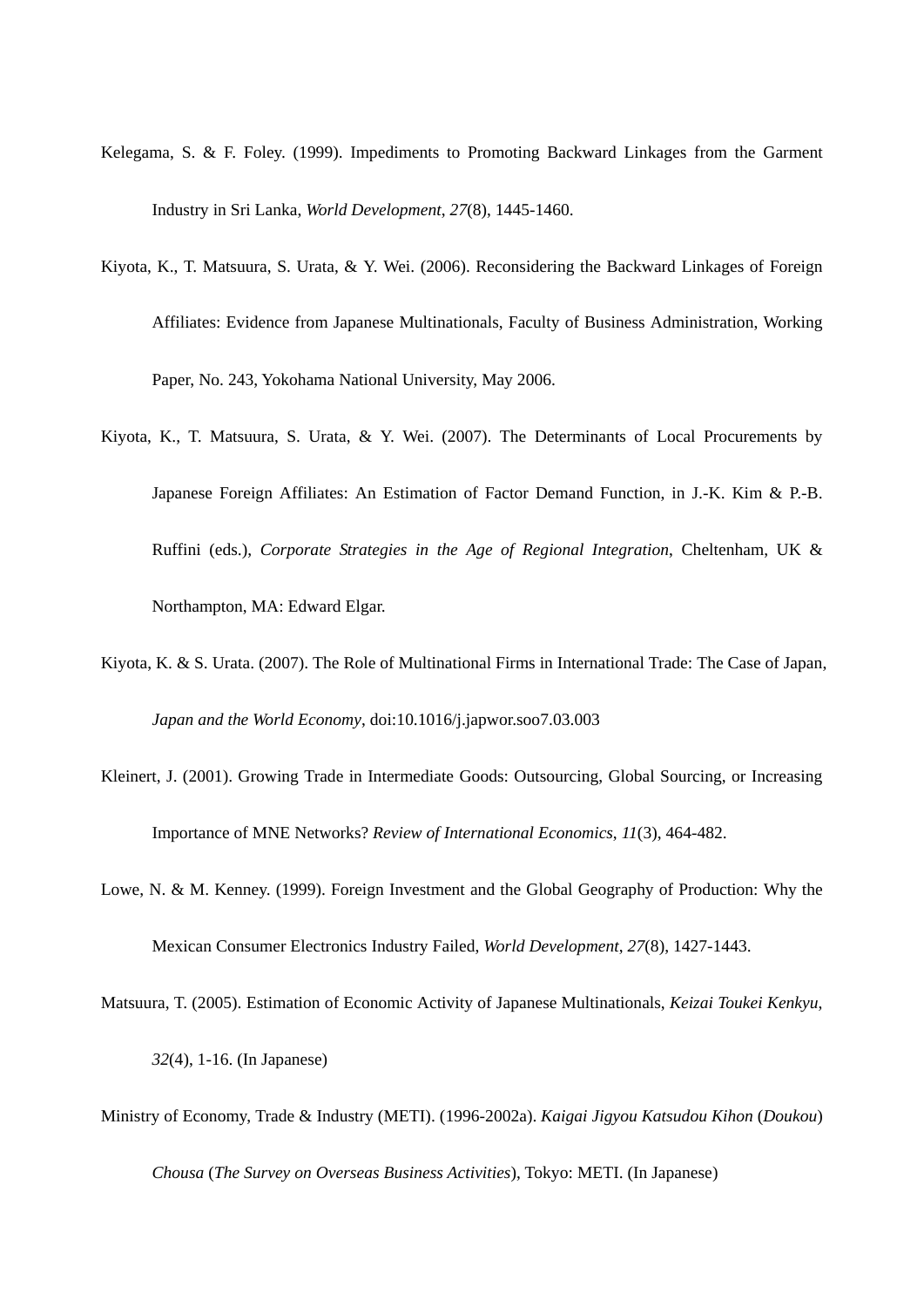Ministry of Economy, Trade & Industry (METI). (1996-2002b). *Kigyou Katsudou Kihon Chousa Houkokusho* (*The Results of the Basic Survey of Japanese Business Structure and Activities*), Tokyo: Shadanhoujin Tsuusan Toukei Kyoukai. (In Japanese)

United Nations Conference on Trade & Development (UNCTAD). (2001). *World Investment Report 2001: Promoting Linkages*, Geneva: UNCTAD.

World Bank. (2004). *World Development Indicators* (CD-ROM), Washington, D.C.: World Bank.

Yeats, A.J. (2001). Just How Big is Global Production Sharing? in S.W. Arndt & H. Kierzkowski (eds.),

*Fragmentation: New Production Patterns in the World Economy*, Oxford: Oxford University

Press.

<sup>1</sup> For instance, using confidential U.S. affiliate-level data over the period 1983-92, Feinberg and Keane (2001) found that the imports of U.S. affiliates in Canada did not have a statistically significant relationship with the reduction of tariffs in Canada.

 $2$  Hummels, Ishii, and Yi (2001) measured the degree of vertical linkages, using input-output tables from ten OECD and four emerging market countries between 1970 and 1990. They found that the use of imported inputs to produce exported goods grew about 30 percent during 1970-90. Similarly, Yeats (2001) found that the growth of trade in inputs, which now account for 30 percent of world trade in manufactures, was faster than the growth of trade in final goods.

 $3$  A detailed description of the data will be provided in Section 2(b) and the Appendix. Note that there are some differences across sectors. Section 3 discusses sectoral difference of backward linkages in more detail. <sup>4</sup> See, for instance, Lowe and Kenney (1999) for discussion of the consumer electronics industry in Mexico and Kelegama and Foley (1999) for discussion of the garment industry in Sri Lanka. UNCTAD (2001) reviews several policies to promote linkages between foreign affiliates and domestic firms, including local content requirements.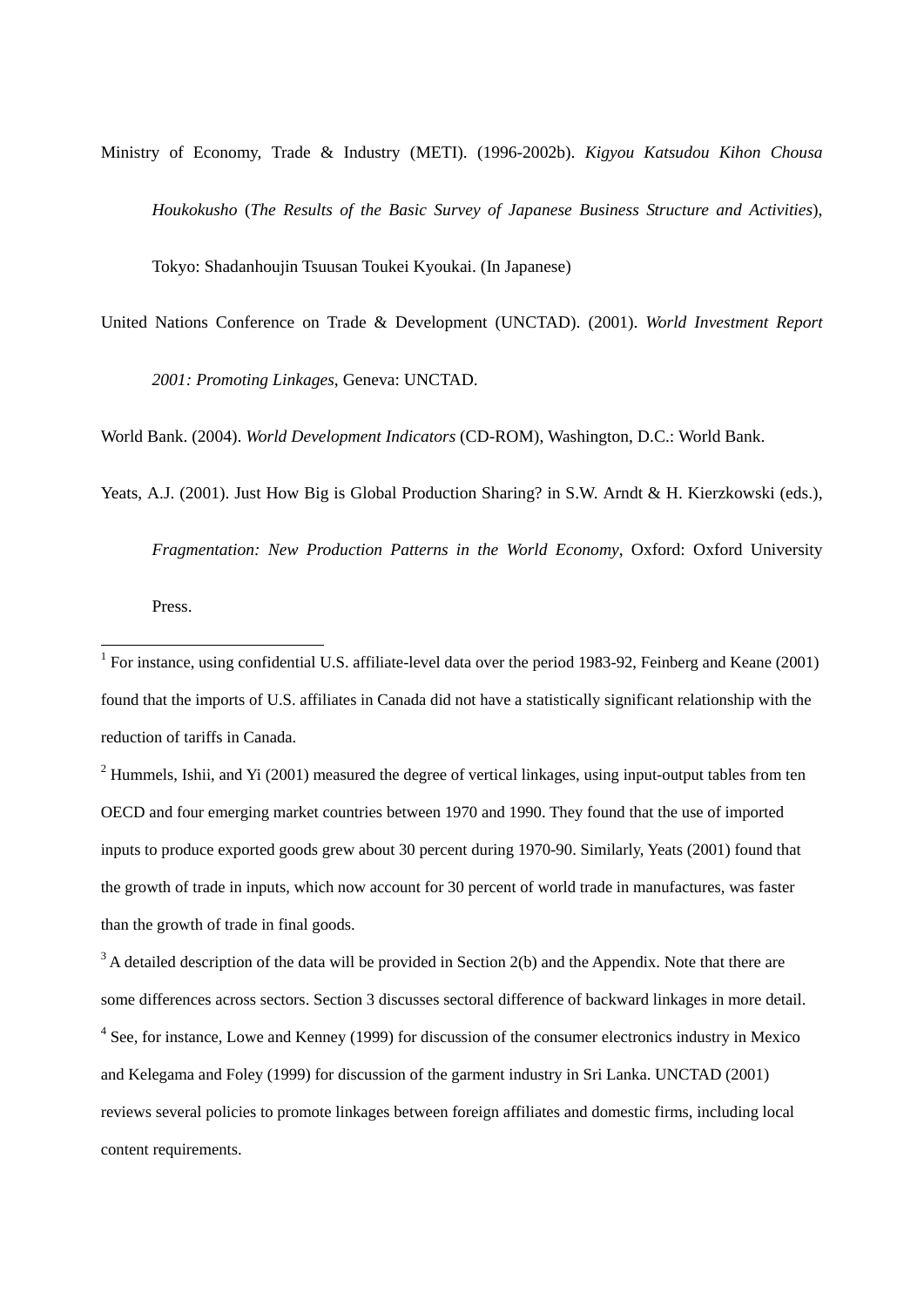<sup>5</sup> "Several less-developed and newly industrializing countries in Asia and Latin America have instituted formal local content requirements for foreign investors, while others have made preferential investment status conditional on local content, or have put informal pressure on foreign investors to extend their vertical linkages." (Belderbos et al. 2001, p.189) Local content requirements have become illegal under the terms of the trade-related investment measures (TRIMs) agreement in the World Trade Organization (WTO) in 1995. The elimination of regulations is allowed to take place within five years for developing countries and seven years for leased developed countries. Some developing countries requested (and are still requesting) to postpone the elimination.

 $6$  Some concrete examples are provided in Section 3(a).

 $7$  See, for instance, Bernard, Eaton, Jensen, and Kortum (2003).

<sup>8</sup> Total costs are defined as the sum of intermediate input purchases, wage payments, interest payment, rental expenses, and depreciation.

in the long run (i.e.,  $\theta_i$  becomes  $\theta_{it}$  in the long run).  $9$  This argument may be valid only in the short- and medium-term because local supply-chain networks evolve

 $10$  Because of limited data the availability, we cannot decompose the local intermediate inputs into locally-sourced inputs and purchase from other foreign affiliates.

 $11$  A concern of note is the change of prices through the period. This can be captured by year dummies. However, the fixed-effect model does not allow us to include year dummies and "experience" simultaneously. Because of data limitations on these factor prices, it is not possible to estimate the system of equations and impose cross-equation parameter restrictions (i.e., the symmetry of cross-price derivatives).

 $12$  For the period of our study the average share for all foreign affiliates was as high as 65.8 percent.

 $13$  As Hanson et al. (2005) argued, the investigation of the effects of trade costs can provide useful insight into the international vertical linkage of multinationals. We addressed this issue in another paper (Kiyota, Matsuura, Urata, and Wei, 2007), where we found that high trade costs increased local procurements.

<sup>14</sup> Another possible proxy to capture firm-specific intangible assets is R&D intensity. However, most R&D might be a product-specific rather than a firm-specific variable. We thus use capital intensity instead of R&D intensity to capture the effect of a firm-specific intangible asset. In our estimation, we confirmed that the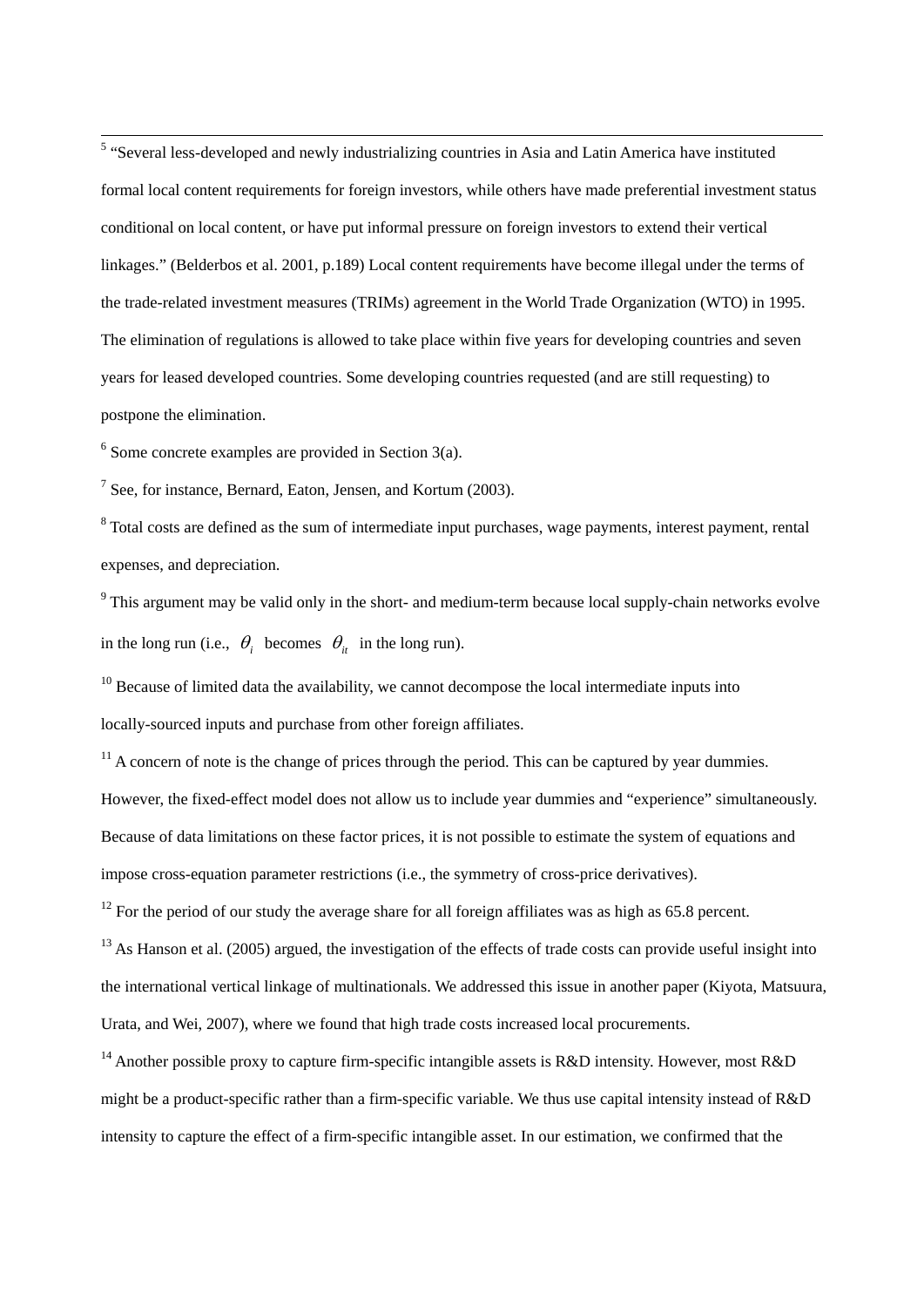<span id="page-29-1"></span>results were generally the same even when we use R&D intensity rather than capital intensity.

 $\overline{a}$ 

<sup>15</sup> Although the dependent variable takes the value between zero and one, we employ a linear model rather than a Tobit model. This is because of the incidental-parameter problem. That is, the maximum-likelihood estimator of a non-linear model (including a Tobit model) with a fixed-effect and short time periods is inconsistent (For more detail, see Hsiao, 2003, p.194). One might think that another possible remedy is to apply logit transformation to the dependent variable:  $\ln(s/1-s) = x'\beta$ . But such a specification is not  $s = 1/{1 + \exp(-x'\beta)}$ . Further, the logit transformation means that firms without local procurements (i.e., consistent with equation (1), since logit transformation implies that the cost share should be specified as:  $s = 0$ ) are excluded from the analysis. Therefore, we do not apply logit transformation.

 $16$  The F-test indicates that the null hypothesis that all the affiliate-specific effects are zero is rejected at the 1 percent significance level.

 $17$  ASEAN includes Indonesia, Malaysia, the Philippines, and Thailand. NIES includes Hong Kong, Korea, Singapore, and Taiwan. Europe includes Belgium, France, Germany, Italy, Netherlands, Spain, and the United Kingdom. Other Countries include all other countries except the United States. A list of countries is presented in Table A2.

<span id="page-29-0"></span> $18$  For the use of input-output tables to capture inter-sectoral linkages (or supply-chain networks), see Javorcik (2004).

<sup>19</sup> Some industries such as financial and insurance and real estate are not covered in the survey.

 $20$  There are some affiliates that changed their name during our sample period. In this case, we also use industry, location, scale, and the information on parent firm to trace the affiliates. For detailed information on the construction of the panel data, see Matsuura (2005).

21 Belderbos et al. (2001) used *Nihon no Kigyou Guruupu* (*Japanese Corporate Groups*) by Toyo Keizai Inc. to obtain the information on *keiretsu*. However, we found that the data were not updated after 1999. We thus decided to link the METI survey with *The Results of the Basic Survey of Japanese Structure and Activities* rather than *Japanese corporate groups* to control for the parent characteristics. For more detailed information on *The Results of the Basic Survey of Japanese Business Structure and Activities*, see for instance Kiyota and Urata (2007).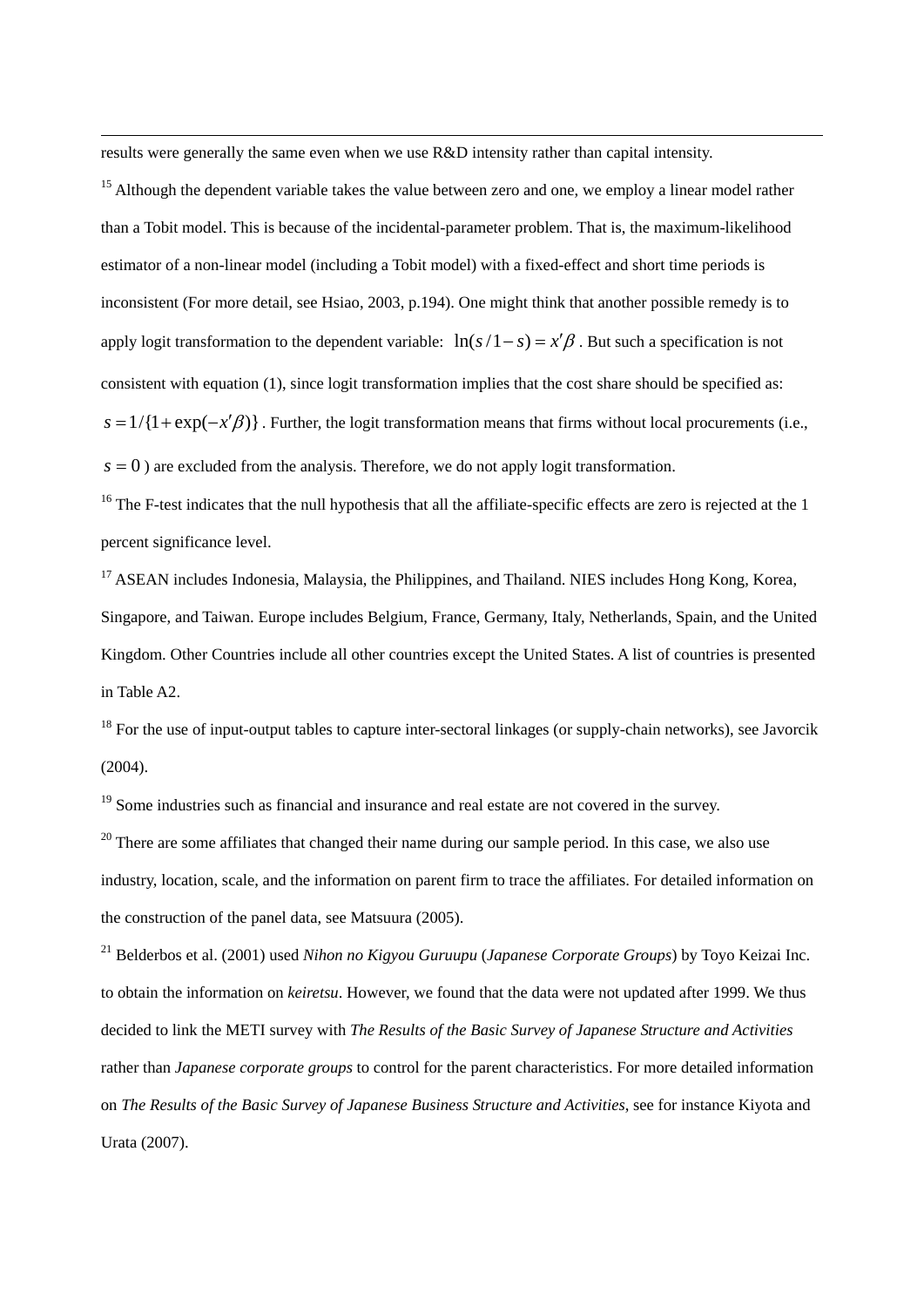



Local Procurement Ratio (%)

Note: Average local procurement ratio is 38%, 36%, 30%, and 42% for textiles, general machinery, electric machinery, and transportation equipment, respectively. Source: The METI Survey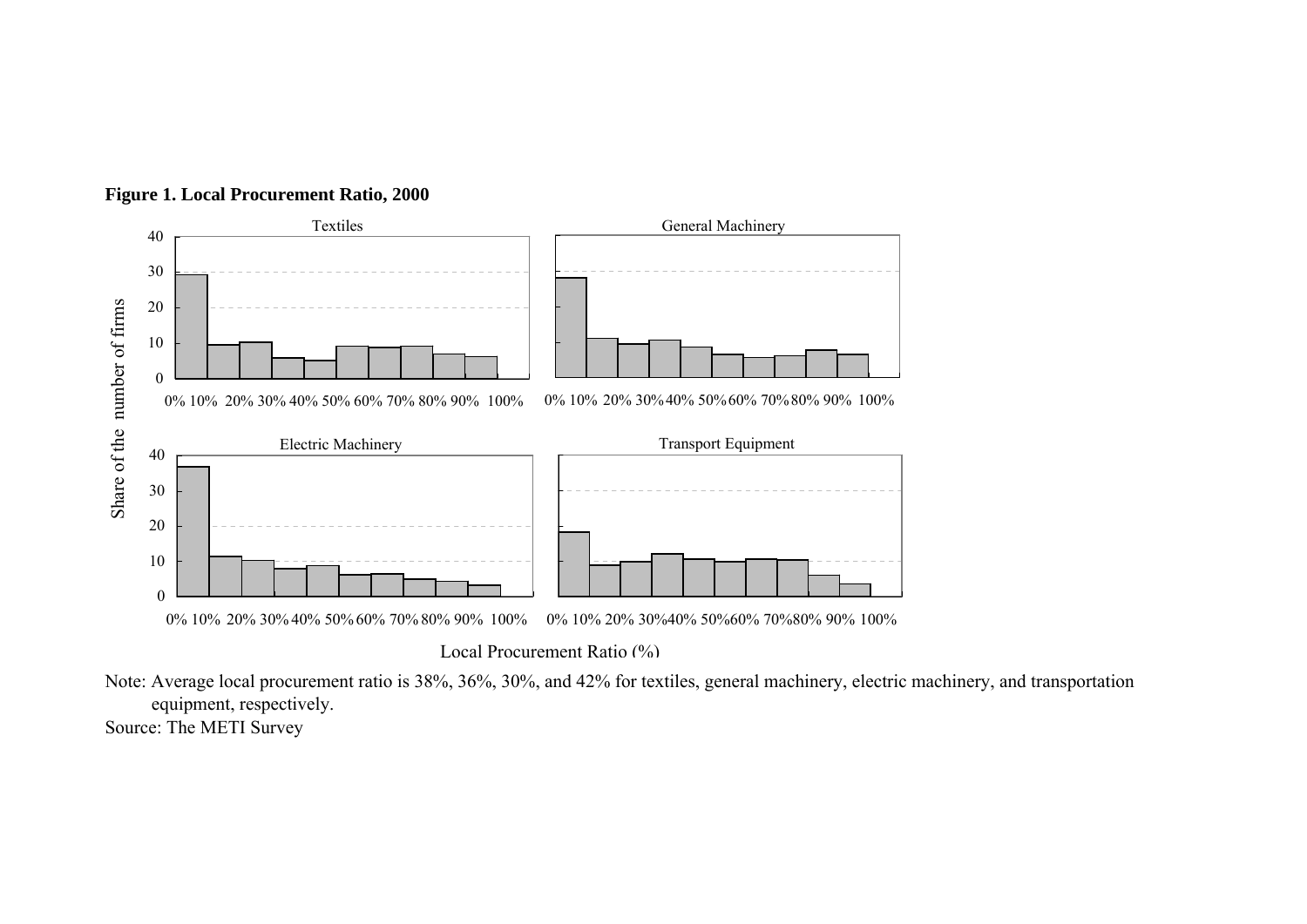**Table 1. The Ratio of Intra-firm Exports to Total Exports**

| Industry | All manufacturing | Textiles | General<br>machinery | Electric<br>machinery | Transportation<br>equipment |
|----------|-------------------|----------|----------------------|-----------------------|-----------------------------|
| 1994     | 33.3%             | $9.2\%$  | 30.5%                | 33.5%                 | 36.9%                       |
| 2000     | 42.7%             | 35.4%    | 28.9%                | 35.4%                 | 57.4%                       |

Source: METI (1996b, 2002b) *The Results of the Basic Survey of Japanese Business Structure and Activities*.

# **Table 2. Backward Linkages of Japanese Firms**

|                      |                           | Millions of Dollars |           | Index: $1991-1995 = 100.0$ |           | Index: $Total = 100.0$ |           |  |
|----------------------|---------------------------|---------------------|-----------|----------------------------|-----------|------------------------|-----------|--|
|                      |                           | 1991-1995           | 1996-2000 | 1991-1995                  | 1996-2000 | 1991-1995              | 1996-2000 |  |
|                      |                           | average             | average   |                            |           |                        |           |  |
| World                | Total intermediate inputs | 75,873              | 98,428    | 100.0                      | 129.7     | 100.0                  | 100.0     |  |
|                      | Imported inputs           | 45,161              | 57,164    | 100.0                      | 126.6     | 59.5                   | 58.1      |  |
|                      | Local inputs              | 30,712              | 41,264    | 100.0                      | 134.4     | 40.5                   | 41.9      |  |
| <b>United States</b> | Total intermediate inputs | 29,841              | 40,046    | 100.0                      | 134.2     | 100.0                  | 100.0     |  |
|                      | Imported inputs           | 14,569              | 16,991    | 100.0                      | 116.6     | 48.8                   | 42.4      |  |
|                      | Local inputs              | 15,272              | 23,055    | 100.0                      | 151.0     | 51.2                   | 57.6      |  |
| Europe               | Total intermediate inputs | 3,042               | 4,389     | 100.0                      | 144.3     | 100.0                  | 100.0     |  |
|                      | Imported inputs           | 2,598               | 3,319     | 100.0                      | 127.8     | 85.4                   | 75.6      |  |
|                      | Local inputs              | 444                 | 1,070     | 100.0                      | 240.9     | 14.6                   | 24.4      |  |
| <b>NIES</b>          | Total intermediate inputs | 11,220              | 17,733    | 100.0                      | 158.0     | 100.0                  | 100.0     |  |
|                      | Imported inputs           | 7,918               | 11,177    | 100.0                      | 141.2     | 70.6                   | 63.0      |  |
|                      | Local inputs              | 3,302               | 6,556     | 100.0                      | 198.5     | 29.4                   | 37.0      |  |
| ASEAN4               | Total intermediate inputs | 4,731               | 7,879     | 100.0                      | 166.5     | 100.0                  | 100.0     |  |
|                      | Imported inputs           | 2,540               | 3,903     | 100.0                      | 153.7     | 53.7                   | 49.5      |  |
|                      | Local inputs              | 2,191               | 3,975     | 100.0                      | 181.4     | 46.3                   | 50.5      |  |
| China                | Total intermediate inputs | 379                 | 2,069     | 100.0                      | 545.9     | 100.0                  | 100.0     |  |
|                      | Imported inputs           | 250                 | 1,159     | 100.0                      | 464.2     | 65.9                   | 56.0      |  |
|                      | Local inputs              | 129                 | 910       | 100.0                      | 703.8     | 34.1                   | 44.0      |  |

Source: The METI Survey.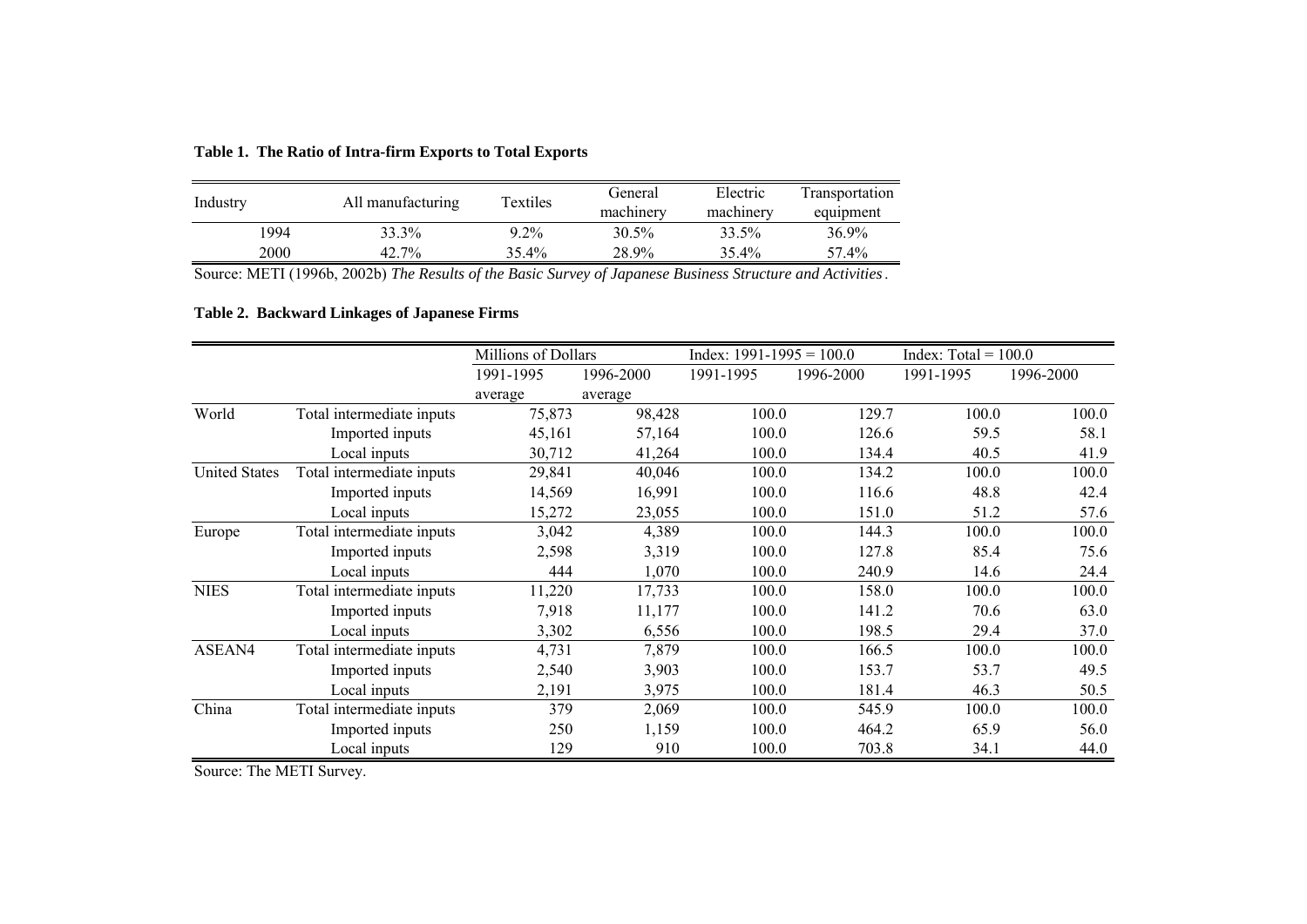| <b>Table 3. Estimation Results of Cost Function</b> |  |  |  |  |  |
|-----------------------------------------------------|--|--|--|--|--|
|-----------------------------------------------------|--|--|--|--|--|

|                          |                |                   | Dependent variable: local procurements (local inputs / total costs) |                            |                   |               |               |               |                |
|--------------------------|----------------|-------------------|---------------------------------------------------------------------|----------------------------|-------------------|---------------|---------------|---------------|----------------|
|                          | [1]            | $\lceil 2 \rceil$ | $\lceil 3 \rceil$                                                   | [4]                        | $\lceil 5 \rceil$ | [6]           | [7]           | [8]           | [9]            |
| Region/country           | All countries  | All countries     | <b>United States</b>                                                | East and<br>Southeast Asia | China             | All countries | All countries | All countries | All countries  |
| Industry                 | All            | All               | All                                                                 | All                        | All               | Textiles      | General       | Electric      | Transportation |
|                          | manufacturing  | manufacturing     | manufacturing                                                       | manufacturing              | manufacturing     |               | machinery     | machinery     | equipment      |
| lnP <sub>L</sub>         | $-0.007$       | $-0.003$          | 0.006                                                               | 0.009                      | 0.028             | $-0.013$      | $-0.017$      | $-0.004$      | $-0.016$       |
|                          | $[-3.40]$ ***  | $[-0.68]$         | [0.46]                                                              | [1.39]                     | [1.46]            | $[-0.56]$     | $[-1.12]$     | $[-0.50]$     | $[-1.14]$      |
| lnY                      | 0.011          | 0.027             | 0.041                                                               | 0.022                      | 0.017             | 0.006         | 0.037         | 0.015         | 0.028          |
|                          | $[8.23]$ ***   | $[10.63]***$      | $[6.56]$ ***                                                        | $[6.83]$ ***               | $[2.92]$ ***      | [0.62]        | $[4.68]$ ***  | $[3.33]***$   | $[5.09]$ ***   |
| $lnP_M$                  | $-0.039$       | $-0.005$          | 0.120                                                               | $-0.044$                   | $-0.094$          | $-0.031$      | 0.039         | 0.022         | $-0.077$       |
|                          | $[-4.52]$ ***  | $[-0.42]$         | $[1.52]$                                                            | $[-2.86]$ ***              | $[-1.48]$         | $[-0.73]$     | [0.88]        | [0.79]        | $[-2.42]$ ***  |
| <b>SUPPLIERS</b>         | 0.008          | 0.006             | $-1.149$                                                            | 0.042                      | 0.235             | 0.033         | $-0.023$      | 0.028         | 0.088          |
|                          | $[6.34]$ ***   | [0.29]            | $[-1.98]$ ***                                                       | $[1.69]*$                  | $[1.76]$ *        | [0.43]        | $[-0.40]$     | [0.79]        | [1.48]         |
| <b>JSUPPLIERS</b>        | 0.032          | 0.147             | 0.461                                                               | 0.087                      | $-0.025$          | 0.054         | 0.132         | 0.228         | 0.117          |
|                          | $[12.70]$ ***  | $[5.05]$ ***      | $[2.62]$ ***                                                        | $[2.53]$ **                | $[-0.27]$         | [0.47]        | [1.30]        | $[4.33]$ ***  | $[1.60]$       |
| <b>LOCSALES</b>          | 0.051          | 0.126             | 0.040                                                               | 0.159                      | 0.236             | 0.165         | 0.092         | 0.145         | 0.106          |
|                          | $[8.85]$ ***   | $[14.44]$ ***     | $[1.91]$ *                                                          | $[13.39]$ ***              | $[9.35]$ ***      | $[3.78]$ ***  | $[3.93]$ ***  | $[9.98]$ ***  | $[4.59]$ ***   |
| <b>SHARE</b>             | $-0.209$       | $-0.019$          | 0.001                                                               | $-0.023$                   | $-0.059$          | $-0.024$      | $-0.027$      | 0.017         | $-0.052$       |
|                          | $[-24.39]$ *** | $[-1.40]$         | [0.03]                                                              | $[-1.14]$                  | $[-1.50]$         | $[-0.42]$     | $[-0.87]$     | [0.60]        | $[-1.45]$      |
| <b>KLRATIO</b>           | 0.011          | $-0.002$          | 0.009                                                               | $-0.002$                   | 0.049             | 0.056         | 0.047         | $-0.049$      | $-0.015$       |
|                          | $[3.83]$ ***   | $[-0.21]$         | [0.54]                                                              | $[-0.21]$                  | $[2.26]$ **       | $[2.26]$ **   | $[1.86]$ *    | $[-3.36]$ *** | $[-0.48]$      |
| <b>EXPER</b>             | 0.004          | 0.004             | 0.037                                                               | 0.005                      | $-0.002$          | 0.018         | 0.003         | 0.007         | 0.007          |
|                          | $[4.69]$ ***   | $[2.05]$ **       | $[1.65]$ *                                                          | $[1.86]$ *                 | $[-0.15]$         | $[2.58]$ ***  | [0.51]        | $[2.04]$ **   | $[1.32]$       |
| EXPER <sup>2</sup>       | $-0.0001$      | $-0.0001$         | 0.0001                                                              | $-0.0001$                  | $-0.001$          | $-0.001$      | 0.000         | 0.000         | 0.000          |
|                          | $[-4.08]$ ***  | $[-2.03]$ ***     | $[1.24]$                                                            | $[-1.33]$                  | $[-1.40]$         | $[-3.78]$ *** | $[-0.43]$     | $[-1.13]$     | $[-1.40]$      |
| Constant                 | $-0.035$       | $-1.091$          | 27.886                                                              | $-1.610$                   | $-6.319$          | $-1.185$      | $-0.423$      | $-2.235$      | $-3.071$       |
|                          | $[-0.96]$      | $[-2.36]$ ***     | $[1.82]*$                                                           | $[-2.68]$ ***              | $[-1.93]*$        | $[-0.68]$     | $[-0.32]$     | $[-2.62]$ *** | $[-2.21]***$   |
| <b>Estimation</b> method | Pooled OLS     | Fixed-effect      | Fixed-effect                                                        | Fixed-effect               | Fixed-effect      | Fixed-effect  | Fixed-effect  | Fixed-effect  | Fixed-effect   |
| $\boldsymbol{N}$         | 21138          | 21138             | 4044                                                                | 13039                      | 3288              | 1554          | 2400          | 5546          | 3070           |
| Number of affiliates     | 6372           | 6372              | 1213                                                                | 3937                       | 1055              | 465           | 669           | 1606          | 926            |
| R-squared                | 0.056          | 0.775             | 0.782                                                               | 0.762                      | 0.775             | 0.757         | 0.755         | 0.734         | 0.786          |
| Adj. R-squared           | 0.056          | 0.677             | 0.687                                                               | 0.659                      | 0.668             | 0.650         | 0.659         | 0.625         | 0.692          |

Notes: 1) \*\*\*, \*\*, \* indicates the level of significance at 1%, 5%, and 10%, respectively

2) Figures in brackets indicate t-statistics.

3) East and Southeast Asia includes China, Hong Kong, Korea, Indonesia, Malaysia, Philippines, Taiwan, Thailand, and Vietnam.

4) For the definition of variables, see main text and Table A3.

Source: The METI Survey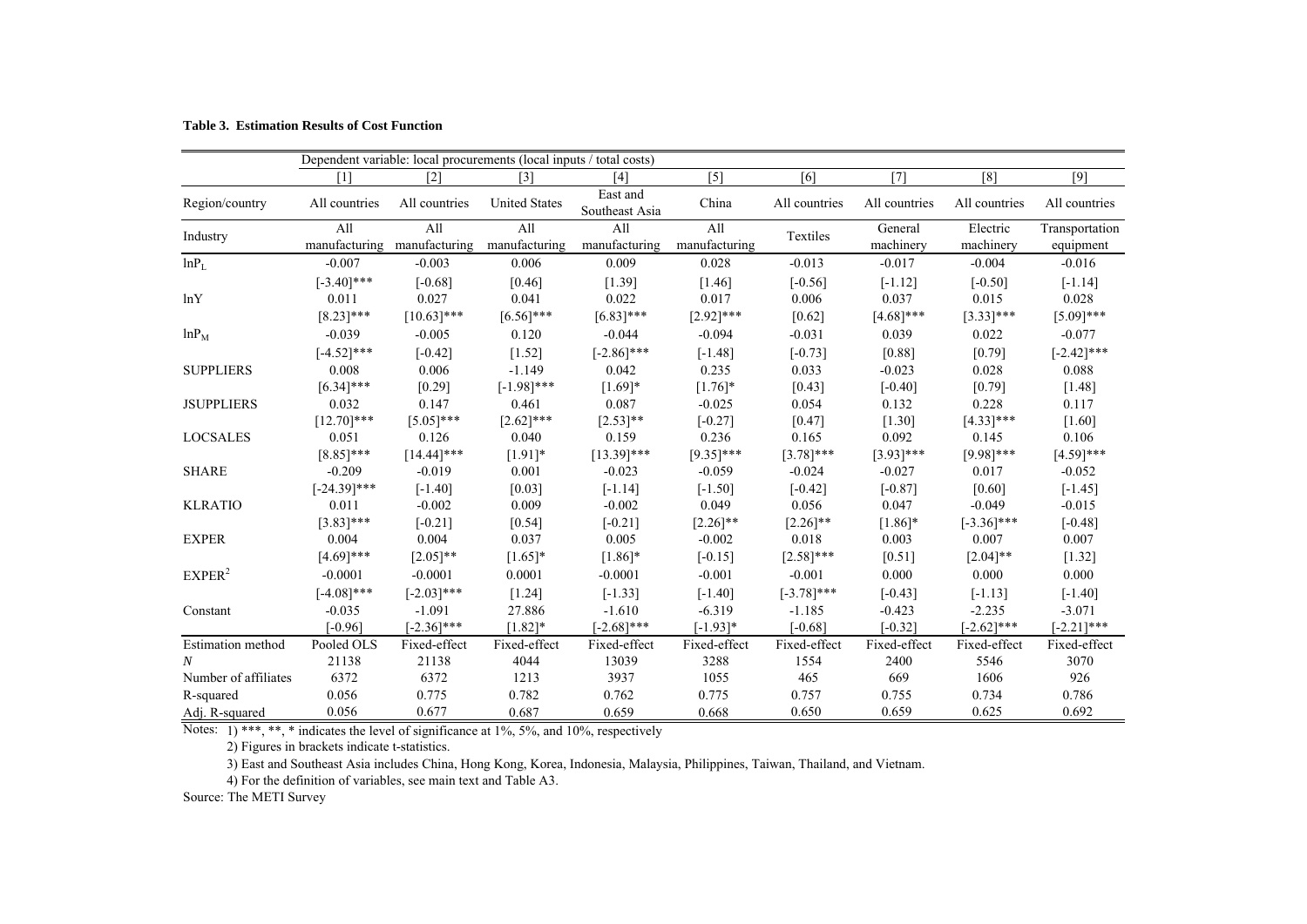|                                |                       |                       | Dependent variable: local procurements (local inputs / total costs) |                           |                       |
|--------------------------------|-----------------------|-----------------------|---------------------------------------------------------------------|---------------------------|-----------------------|
|                                | [1]                   | $\lceil 2 \rceil$     | $\lceil 3 \rceil$                                                   | [4]                       | $\lceil 5 \rceil$     |
| Region/country                 | All countries         | All countries         | All countries                                                       | All countries             | All countries         |
| Industry                       | All                   | Textiles              | General                                                             | Electric                  | Transportation        |
|                                | manufacturing         |                       | machinery                                                           | machinery                 | equipment             |
| lnP <sub>L</sub>               | $-0.003$              | $-0.003$              | $-0.013$                                                            | 0.000                     | $-0.015$              |
|                                | $[-0.56]$             | $[-0.13]$             | $[-0.86]$                                                           | $[-0.05]$                 | $[-1.08]$             |
| lnY                            | 0.026                 | 0.005                 | 0.032                                                               | 0.011                     | 0.028                 |
|                                | $[10.12]$ ***         | $[0.45]$              | $[3.92]$ ***                                                        | $[2.27]$ **               | $[5.03]$ ***          |
| $lnP_M$                        | $-0.016$              | 0.031                 | 0.054                                                               | 0.046                     | $-0.085$              |
|                                | $[-1.20]$             | [0.68]                | $[1.05]$                                                            | [1.56]                    | $[-2.50]$ ***         |
| <b>SUPPLIERS</b>               | $-0.012$              | $-0.012$              | $-0.020$                                                            | $-0.007$                  | 0.073                 |
|                                | $[-0.55]$             | $[-0.16]$             | $[-0.33]$                                                           | $[-0.19]$                 | [1.19]                |
| <b>JSUPPLIERS</b>              | 0.093                 | $-0.007$              | 0.157                                                               | 0.130                     | 0.088                 |
|                                | $[2.97]$ ***          | $[-0.06]$             | [1.38]                                                              | $[2.26]$ **               | $[1.11]$              |
| <b>LOCSALES</b>                | 0.126                 | 0.137                 | 0.095                                                               | 0.141                     | 0.106                 |
|                                | $[14.35]$ ***         | $[3.15]$ ***          | $[4.03]$ ***                                                        | $[9.71]$ ***              | $[4.58]$ ***          |
| <b>SHARE</b>                   | $-0.017$              | $-0.033$              | $-0.028$                                                            | 0.025                     | $-0.057$              |
|                                | $[-1.29]$             | $[-0.58]$             | $[-0.89]$                                                           | [0.89]                    | $[-1.60]$             |
| <b>KLRATIO</b>                 | $-0.002$              | 0.058                 | 0.047                                                               | $-0.050$                  | $-0.015$              |
| <b>EXPER</b>                   | $[-0.19]$<br>$-0.008$ | $[2.32]$ **<br>0.034  | $[1.82]*$<br>$-0.013$                                               | $[-3.43]$ ***<br>$-0.009$ | $[-0.49]$<br>$-0.004$ |
|                                | $[-2.18]$ ***         | $[1.08]$              | $[-1.35]$                                                           | $[-1.30]$                 | $[-0.48]$             |
| EXPER <sup>2</sup>             | 0.000                 | $-0.001$              | 0.000                                                               | 0.000                     | 0.000                 |
|                                |                       |                       |                                                                     |                           |                       |
| <b>EXPER</b>                   | [0.82]<br>0.013       | $[-1.34]$<br>$-0.055$ | $[1.29]$<br>0.024                                                   | [1.13]<br>0.018           | [0.93]<br>0.015       |
| $\times$ ASEAN4 dummy          | $[2.90]$ ***          | $[-1.59]$             | $[1.69]*$                                                           | $[1.91]$ *                | $[1.40]$              |
| EXPER <sup>2</sup>             | 0.000                 | 0.001                 | $-0.001$                                                            | 0.000                     | 0.000                 |
| $\times$ ASEAN4 dummy          | $[-0.10]$             | $[1.35]$              | $[-1.83]*$                                                          | $[-0.73]$                 | $[-1.14]$             |
| <b>EXPER</b>                   | 0.022                 | 0.000                 | 0.048                                                               | 0.045                     | 0.018                 |
| $\times$ China dummy           | $[3.64]$ ***          | $[-0.01]$             | $[2.47]$ **                                                         | $[4.01]***$               | [0.90]                |
| EXPER <sup>2</sup>             | 0.000                 | 0.001                 | $-0.004$                                                            | $-0.001$                  | 0.000                 |
| $\times$ China dummy           | $[-0.81]$             | $[0.54]$              | $[-2.50]$ ***                                                       | $[-1.01]$                 | $[0.02]$              |
| <b>EXPER</b>                   | 0.011                 | $-0.073$              | 0.017                                                               | 0.009                     | 0.017                 |
| $\times$ NIES dummy            | $[2.30]$ **           | $[-1.96]$ *           | $[1.44]$                                                            | [0.98]                    | [1.39]                |
| EXPER <sup>2</sup>             | 0.000                 | 0.001                 | 0.000                                                               | 0.000                     | $-0.001$              |
| $\times$ NIES dummy            | $[-0.83]$             | $[1.63]$              | $[-0.60]$                                                           | $[-0.51]$                 | $[-1.88]*$            |
| <b>EXPER</b>                   | 0.013                 | $-0.033$              | 0.020                                                               | 0.014                     | 0.004                 |
| $\times$ Europe dummy          | $[2.44]$ **           | $[-0.86]$             | [1.54]                                                              | [1.27]                    | [0.29]                |
| EXPER <sup>2</sup>             | 0.000                 | 0.001                 | $-0.001$                                                            | 0.000                     | 0.000                 |
| $\times$ Europe dummy          | $[-1.40]$             | [0.73]                | $[-1.56]$                                                           | $[-0.53]$                 | $[-0.36]$             |
| <b>EXPER</b>                   | 0.021                 | $-0.027$              | 0.037                                                               | 0.022                     | 0.014                 |
| $\times$ Other Countries dummy | $[3.35]$ ***          | $[-0.72]$             | $[2.21]$ **                                                         | $[1.52]$                  | $[1.07]$              |
| EXPER <sup>2</sup>             | $-0.001$              | 0.001                 | $-0.001$                                                            | $-0.001$                  | $-0.001$              |
| $\times$ Other Countries dummy | $[-3.04]$ ***         | [0.63]                | $[-2.12]$ ***                                                       | $[-1.78]*$                | $[-1.59]$             |
| Constant                       | $-0.221$              | 0.593                 | $-0.678$                                                            | $-0.559$                  | $-2.451$              |
|                                | $[-0.42]$             | $[0.32]$              | $[-0.44]$                                                           | $[-0.54]$                 | $[-1.64]$             |
| $\boldsymbol{N}$               | 21138                 | 1554                  | 2400                                                                | 5546                      | 3070                  |
| Number of affiliates           | 6372                  | 465                   | 669                                                                 | 1606                      | 926                   |
| R-squared                      | 0.775                 | 0.764                 | 0.758                                                               | 0.737                     | 0.787                 |
| Adj. R-squared                 | 0.678                 | 0.657                 | 0.660                                                               | 0.628                     | 0.692                 |

**Table 4. Estimation Results of Cost Function with Regional Dummies**

For notes and sources, see Table 3.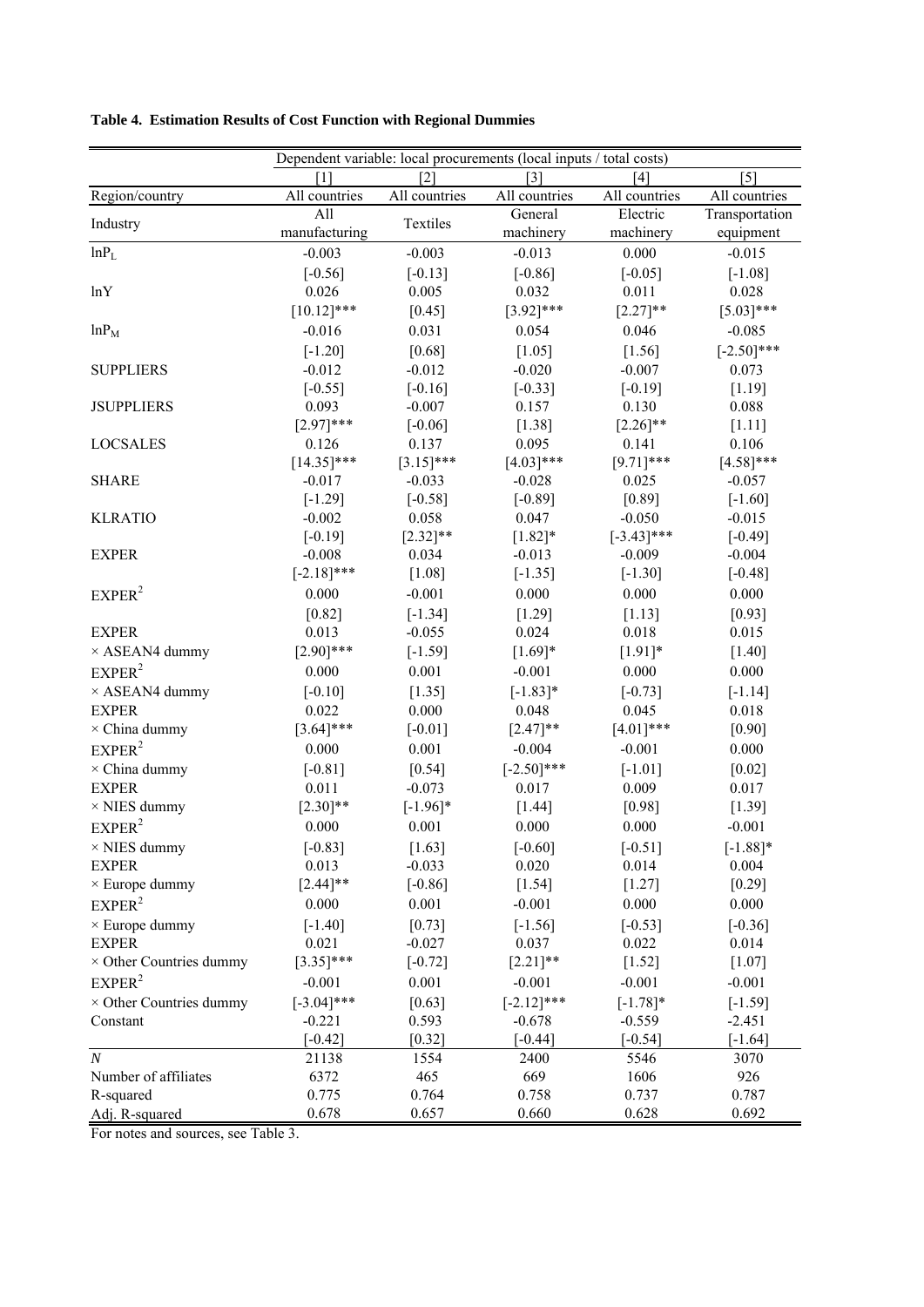# **Table A1. Number of Foreign Affiliates, by Industry**

|                                     | 1994  | 1995  | 1996  | 1997  | 1998  | 1999  | 2000  |
|-------------------------------------|-------|-------|-------|-------|-------|-------|-------|
| Textiles                            | 132   | 170   | 186   | 234   | 275   | 284   | 274   |
| Chemical                            | 174   | 231   | 307   | 307   | 397   | 460   | 459   |
| Basic metal                         | 90    | 153   | 159   | 153   | 205   | 236   | 246   |
| Fabricated metal products           | 69    | 58    | 81    | 90    | 118   | 124   | 113   |
| General machinery                   | 217   | 271   | 315   | 327   | 383   | 439   | 445   |
| Electric machinery                  | 517   | 652   | 733   | 748   | 869   | 991   | 1,037 |
| Transportation equipment            | 236   | 358   | 428   | 481   | 531   | 505   | 529   |
| Precision instruments and machinery | 53    | 99    | 79    | 95    | 110   | 130   | 131   |
| Other manufacturing                 | 334   | 462   | 479   | 493   | 607   | 613   | 635   |
| All manufacturing                   | 1.822 | 2.454 | 2.767 | 2,928 | 3,495 | 3,782 | 3,869 |

# **Table A2. Number of Foreign Affiliates, by Country**

|                      | 1994           | 1995  | 1996  | 1997  | 1998  | 1999  | 2000           |
|----------------------|----------------|-------|-------|-------|-------|-------|----------------|
| China                | 116            | 281   | 415   | 512   | 604   | 664   | 696            |
| <b>United States</b> | 419            | 558   | 554   | 555   | 651   | 660   | 647            |
| Thailand             | 155            | 209   | 232   | 248   | 308   | 350   | 362            |
| Malaysia             | 141            | 161   | 185   | 182   | 233   | 254   | 269            |
| Indonesia            | 83             | 113   | 136   | 166   | 235   | 237   | 265            |
| Taiwan               | 170            | 197   | 206   | 202   | 234   | 250   | 257            |
| Singapore            | 120            | 145   | 162   | 144   | 180   | 192   | 186            |
| Hong Kong            | 70             | 106   | 122   | 129   | 141   | 165   | 161            |
| Korea                | 93             | 115   | 118   | 120   | 127   | 149   | 157            |
| United Kingdom       | 94             | 118   | 117   | 117   | 132   | 134   | 141            |
| Philippine           | 34             | 46    | 77    | 95    | 106   | 124   | 126            |
| Germany              | 74             | 80    | 95    | 84    | 92    | 108   | 111            |
| France               | 36             | 36    | 46    | 47    | 58    | 66    | 62             |
| Vietnam              | $\mathbf{1}$   | 5     | 14    | 29    | 42    | 53    | 60             |
| Canada               | 36             | 33    | 48    | 48    | 51    | 64    | 57             |
| <b>Brazil</b>        | 40             | 54    | 47    | 46    | 55    | 52    | 55             |
| India                | 12             | 19    | 22    | 34    | 43    | 51    | 50             |
| Australia            | 28             | 41    | 34    | 31    | 42    | 39    | 43             |
| Mexico               | 19             | 38    | 31    | 25    | 37    | 40    | 38             |
| Netherlands          | 24             | 29    | 26    | 32    | 32    | 36    | 37             |
| Spain                | 15             | 24    | 28    | 26    | 27    | 25    | 28             |
| Italy                | 18             | 18    | 23    | 23    | 27    | 30    | 28             |
| Belgium              | 16             | 17    | 20    | 24    | 23    | 27    | 24             |
| New Zealand          | $\overline{4}$ | 8     | 6     | 6     | 10    | 8     | $\overline{7}$ |
| Argentina            | $\overline{4}$ | 3     | 3     | 3     | 5     | 4     | $\overline{c}$ |
| Total                | 1,822          | 2,454 | 2,767 | 2,928 | 3,495 | 3,782 | 3,869          |

### **Table A3. The List of Variables**

| Variable                    | Definition                                                                      | Expected Sources         |                                                                                         |
|-----------------------------|---------------------------------------------------------------------------------|--------------------------|-----------------------------------------------------------------------------------------|
|                             |                                                                                 | signs                    |                                                                                         |
| Local procurements          | The ratio of local purchase to total cost                                       |                          | The METI survey                                                                         |
| Local inputs share          | The ratio of local purchase to total purchase                                   |                          | The METI survey                                                                         |
| lnP <sub>L</sub>            | Log of average wage of Japanese overseas affiliates, by<br>country and industry | $\mathcal{P}$            | The METI survey                                                                         |
| lnY                         | Log of sales deflated by GDP deflator                                           | ?                        | IMF (2004) and the METI survey                                                          |
| lnL                         | Log of the number of employment                                                 | $\gamma$                 | The METI survey                                                                         |
| $lnP_M=lnP'_M+ln(1+\tau+g)$ | Price of the imported intermediate goods                                        | $^{+}$                   |                                                                                         |
| $lnP'_{M}$                  | Price of the imported intermediate goods from Japan                             |                          | BOJ (2004) and IMF (2004)                                                               |
| $ln(1+\tau+\alpha)$         | Log of trade cost                                                               |                          | IMF (2004) and World Bank (2004)                                                        |
| <b>EXPER</b>                | Experience                                                                      | $^{+}$                   | The METI survey                                                                         |
| EXPER <sup>2</sup>          | Square of experience                                                            | $\overline{\phantom{a}}$ | The METI survey                                                                         |
| <b>LOCSALES</b>             | The ratio of local sales to total sales                                         | $+$                      | The METI survey                                                                         |
| <b>SUPPLIERS</b>            | The value of manufacturing GDP                                                  | $+$                      | World Bank (2004)                                                                       |
| <b>JSUPPLIERS</b>           | Log of the number of Japanese affiliates, by country                            | $+$                      | The METI survey                                                                         |
| <b>SHARE</b>                | Equity share of Japanese parent firm                                            | $\overline{\phantom{0}}$ | The METI survey                                                                         |
| <b>KLRATIO</b>              | Log of capital-labor ratio                                                      |                          | The Results of the Basic Survey of Japanese<br><b>Business Structure and Activities</b> |